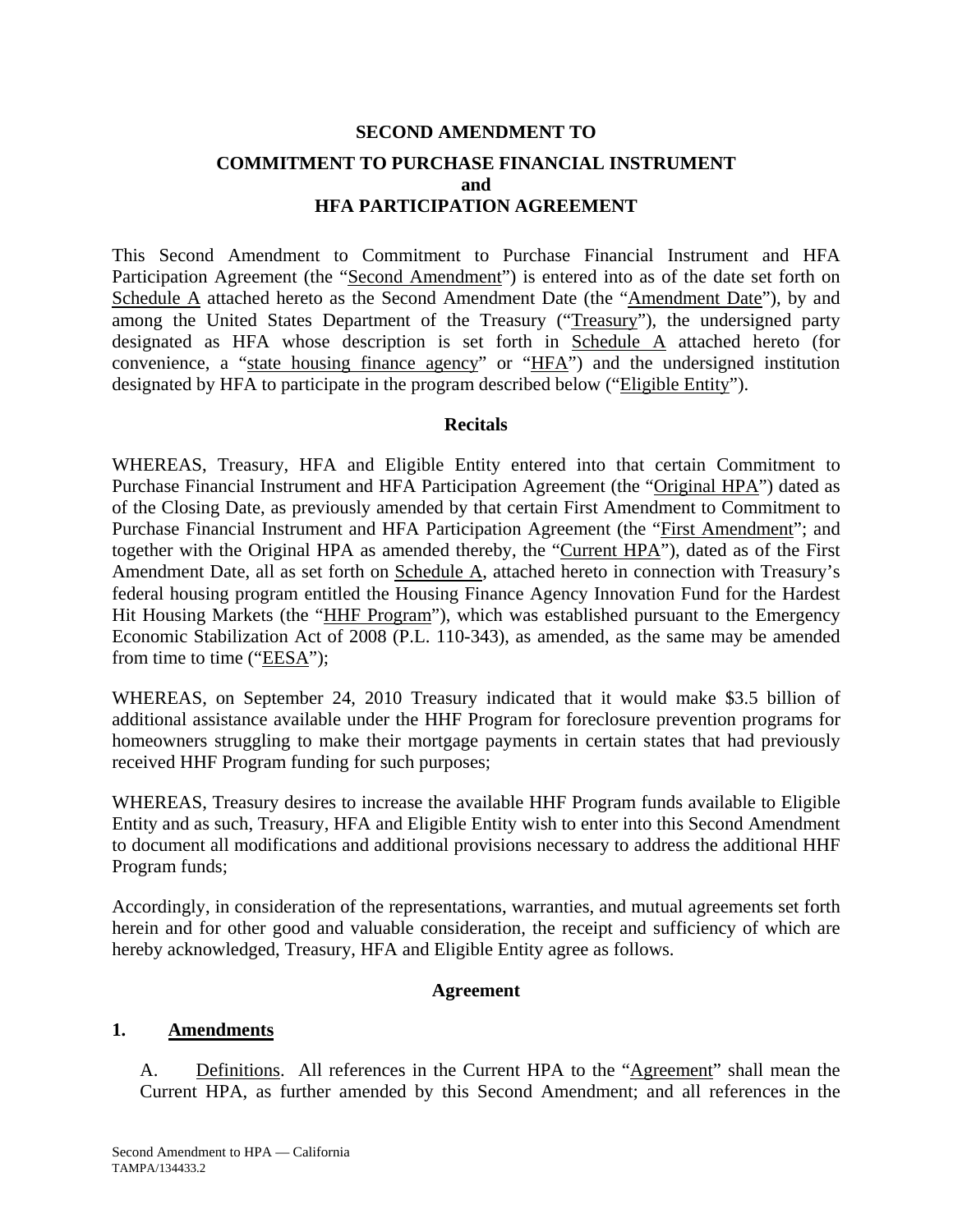Current HPA to Schedules A or B shall mean the Schedules A or B attached to this Second Amendment. All references herein to the "HPA" shall mean the Current HPA, as further amended by this Second Amendment.

B. Schedule A. Schedule A attached to the Current HPA is hereby deleted in its entirety and replaced with Schedule A attached to this Second Amendment.

C. Schedule B. Schedule B attached to the Current HPA is hereby deleted in its entirety and replaced with Schedule B attached to this Second Amendment.

# **2. Representations, Warranties and Covenants**

A. HFA and Eligible Entity. HFA and Eligible Entity, each for itself, make the following representations, warranties and covenants to Treasury and the truth and accuracy of such representations and warranties and compliance with and performance of such covenants are continuing obligations of HFA and Eligible Entity, each as to itself. In the event that any of the representations or warranties made herein cease to be true and correct or HFA or Eligible Entity breaches any of its covenants made herein, HFA or Eligible Entity, as the case may be, agrees to notify Treasury immediately and the same shall constitute an Event of Default under the HPA.

(1) HFA and Eligible Entity each hereby certifies, represents and warrants as of the date hereof that each of the representations and warranties of HFA or Eligible Entity, as applicable, contained in the HPA are true, correct, accurate and complete in all material respects as of the date hereof. All covenants of HFA or Eligible Entity, as applicable, contained in the HPA shall remain in full force and effect and neither HFA, nor Eligible Entity is in breach of any such covenant.

(2) Eligible Entity has the full corporate power and authority to enter into, execute, and deliver this Second Amendment and any other closing documentation delivered to Treasury in connection with this Second Amendment, and to perform its obligations hereunder and thereunder.

(3) HFA has the full legal power and authority to enter into, execute, and deliver this Second Amendment and any other closing documentation delivered to Treasury in connection with this Second Amendment, and to perform its obligations hereunder and thereunder.

#### **3. Administrative Expenses**

Notwithstanding anything to the contrary contained in the Current HPA as amended by this Second Amendment, HFA and Eligible Entity may from time to time submit adjusted budgets to Treasury requesting approval to re-allocate HHF Funds to pay actual program expenses as set forth on a proposed Schedule C. In the event that Treasury shall approve an adjusted budget, in Treasury's sole discretion, the parties shall enter into an amendment to the HPA to modify Schedules A, B and C as necessary.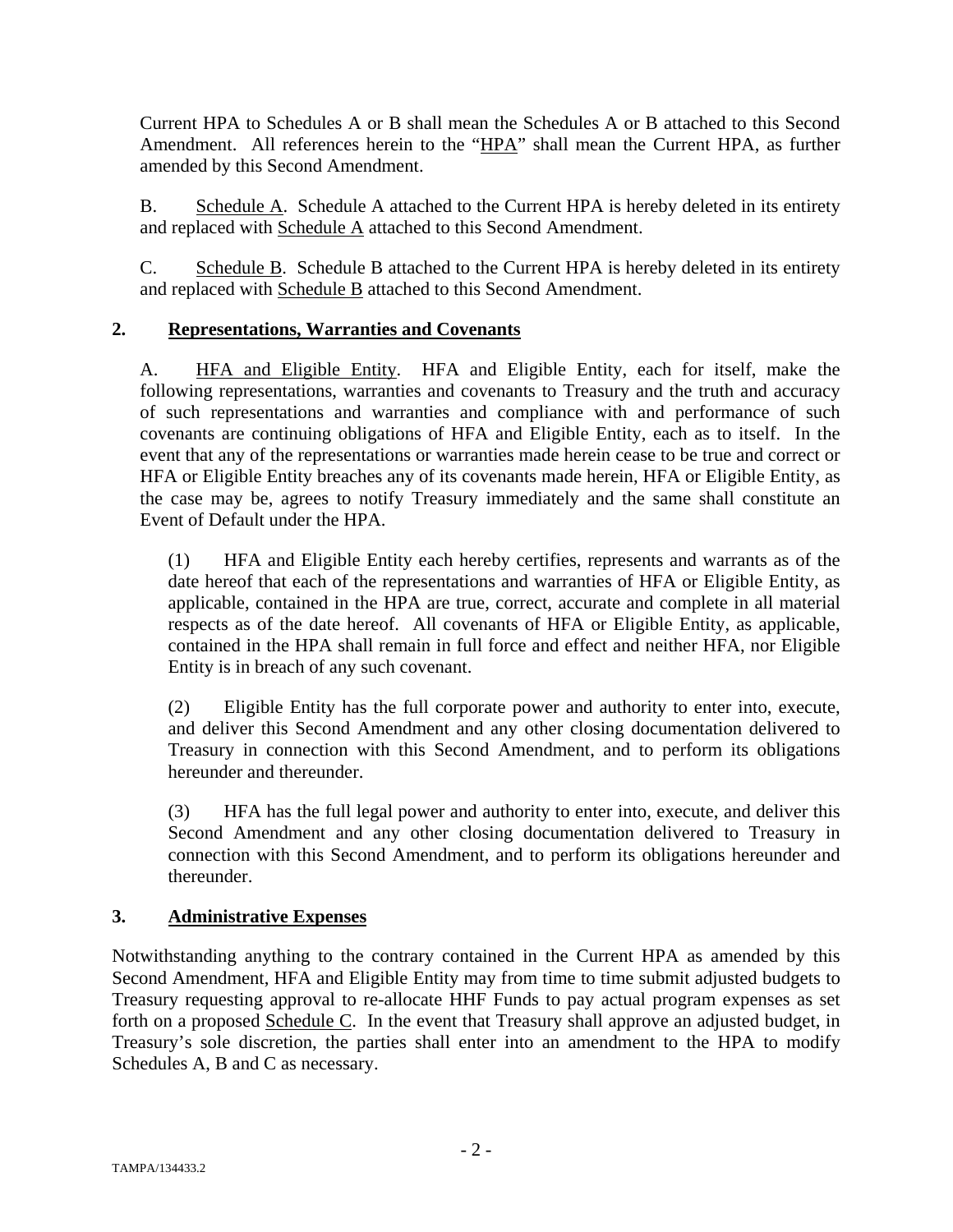#### **4. Miscellaneous**

A. The recitals set forth at the beginning of this Second Amendment are true and accurate and are incorporated herein by this reference.

B. Capitalized terms used but not defined herein shall have the meanings ascribed to them in the HPA.

C. Any provision of the HPA that is determined to be prohibited or unenforceable in any jurisdiction shall, as to such jurisdiction, be ineffective to the extent of such prohibition or unenforceability without invalidating the remaining provisions of the HPA, and no such prohibition or unenforceability in any jurisdiction shall invalidate such provision in any other jurisdiction.

D. This Second Amendment may be executed in two or more counterparts (and by different parties on separate counterparts), each of which shall be deemed an original, but all of which together shall constitute one and the same instrument. Facsimile or electronic copies of this Second Amendment shall be treated as originals for all purposes.

#### [SIGNATURE PAGE FOLLOWS; REMAINDER OF PAGE INTENTIONALLY LEFT BLANK]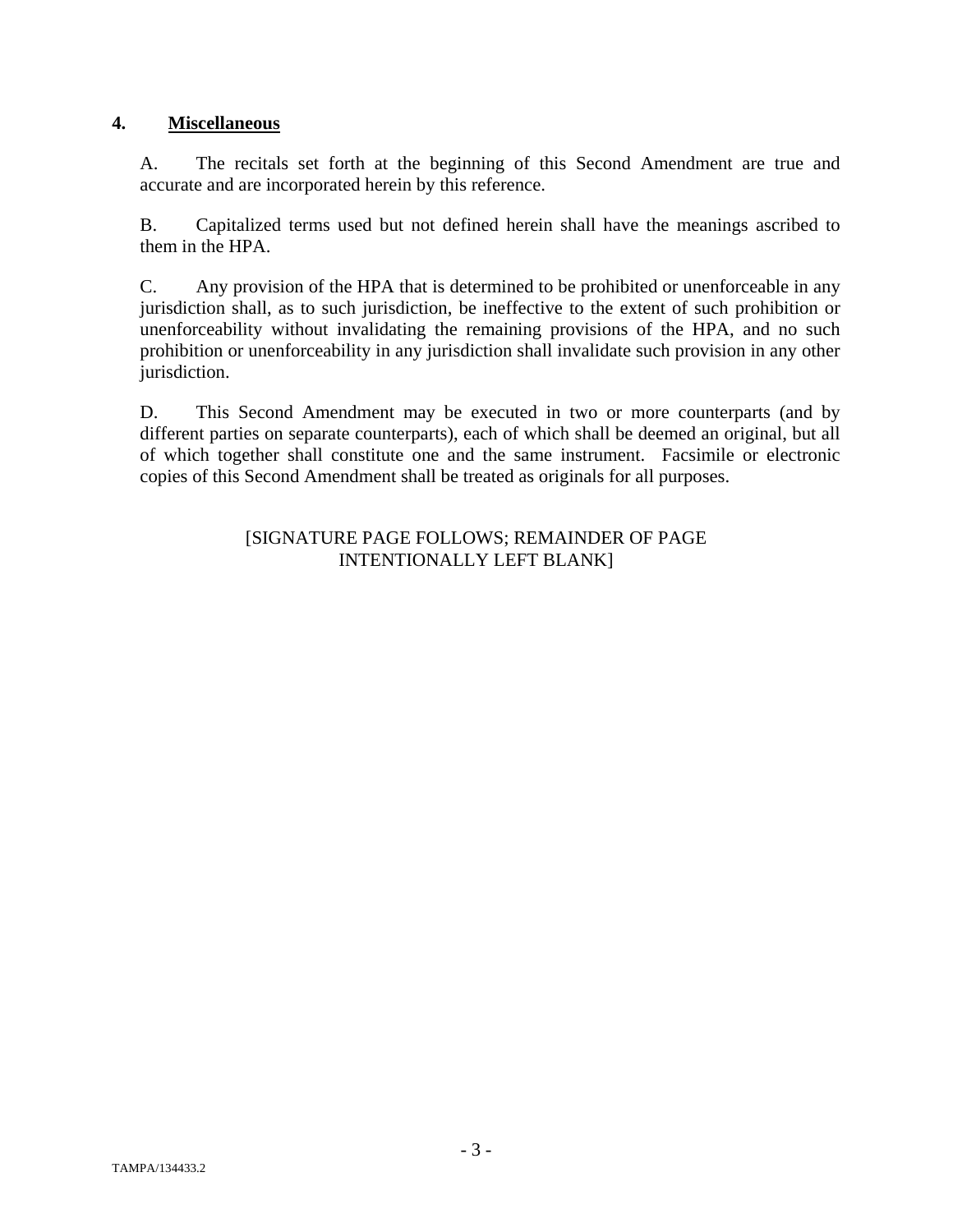**In Witness Whereof**, HFA, Eligible Entity and Treasury by their duly authorized officials hereby execute and deliver this Second Amendment to Commitment to Purchase Financial Instrument and HFA Participation Agreement as of the Amendment Date.

#### **HFA**: **TREASURY**:

CALIFORNIA HOUSING FINANCE **AGENCY** 

UNITED STATES DEPARTMENT OF THE **TREASURY** 

By: <u>/s/ L. Steven Spears</u> By: Name: L. Steven Spears Name: Herbert M. Allison, Jr.

Title: Executive Director Title: Assistant Secretary for Financial Stability

#### **ELIGIBLE ENTITY**:

CALHFA MORTGAGE ASSISTANCE **CORPORATION** 

By: /s/ Diane M. Richardson Name: Diane M. Richardson Title: President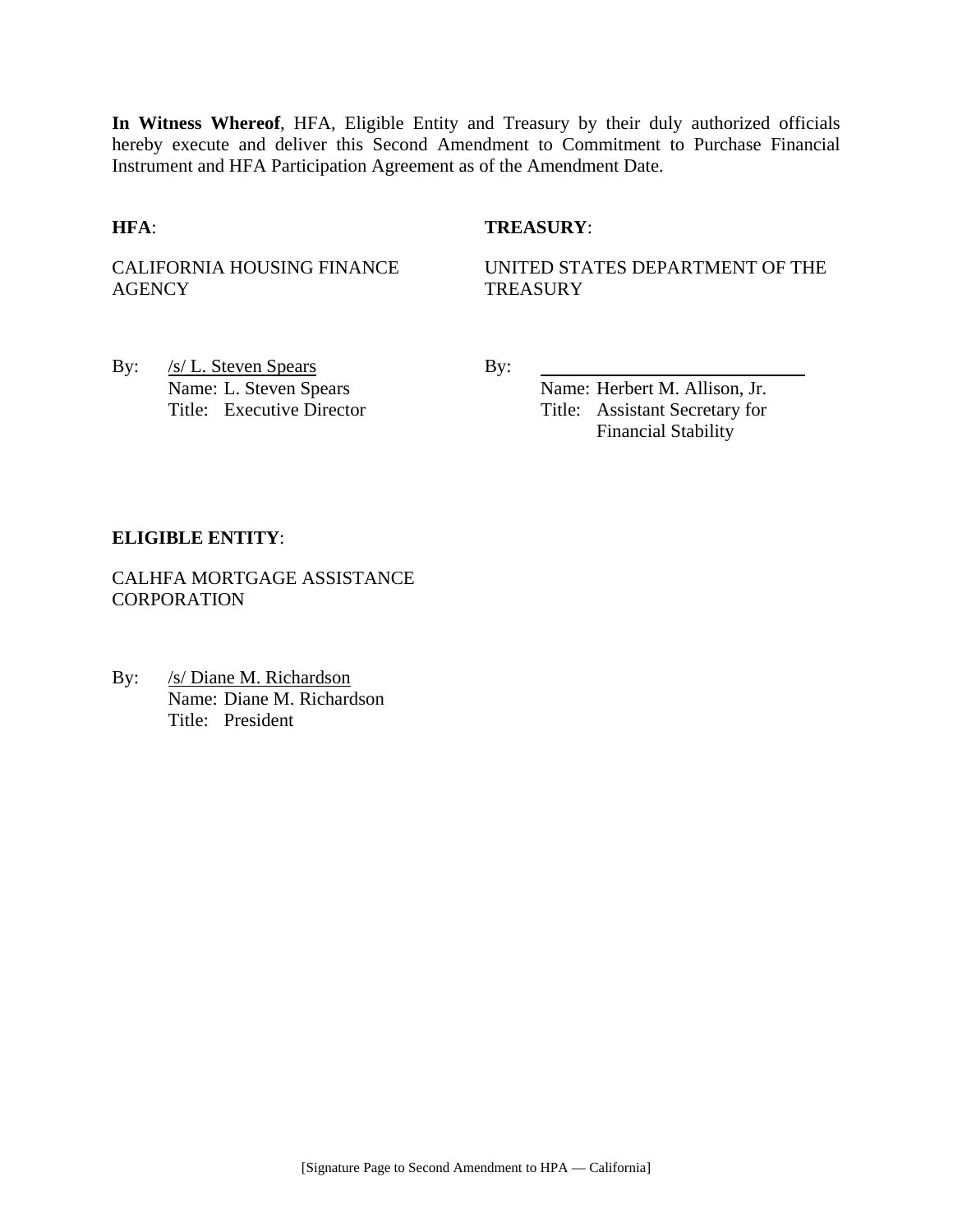In Witness Whereof, HFA, Eligible Entity and Treasury by their duly authorized officials hereby execute and deliver this Second Amendment to Commitment to Purchase Financial Instrument and HFA Participation Agreement as of the Amendment Date.

HFA:

#### **TREASURY:**

**CALIFORNIA HOUSING FINANCE AGENCY** 

**TREASURY** 

UNITED STATES DEPARTMENT OF THE

By:

Name: Title:

By:

Name: Herbert M. Allison, Jr.

Title: Assistant Secretary for **Financial Stability** 

#### **ELIGIBLE ENTITY:**

CALHFA MORTGAGE ASSISTANCE **CORPORATION** 

By:

Name: Title: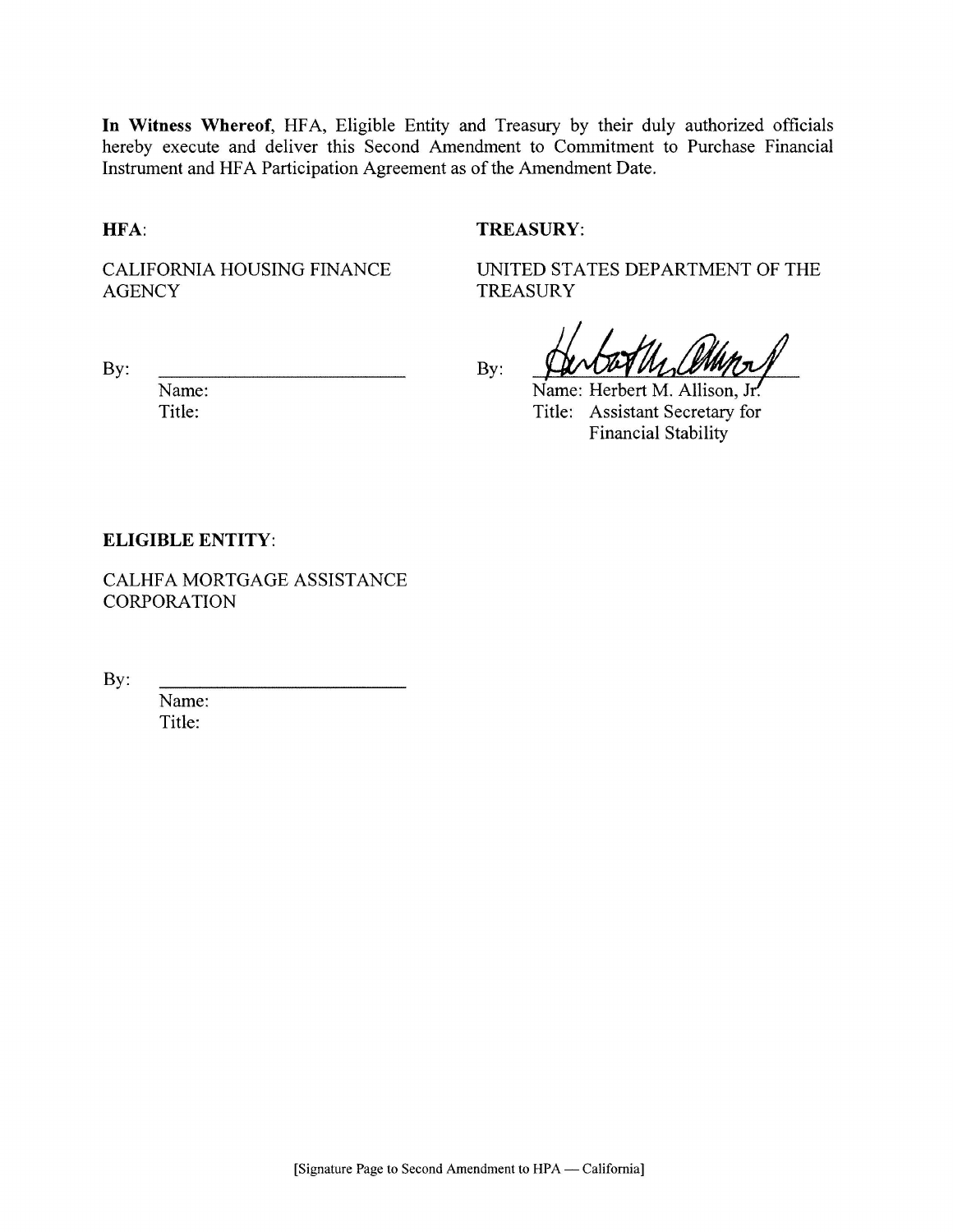# **EXHIBITS AND SCHEDULES**

Schedule A Basic Information<br>Schedule B Service Schedules

Service Schedules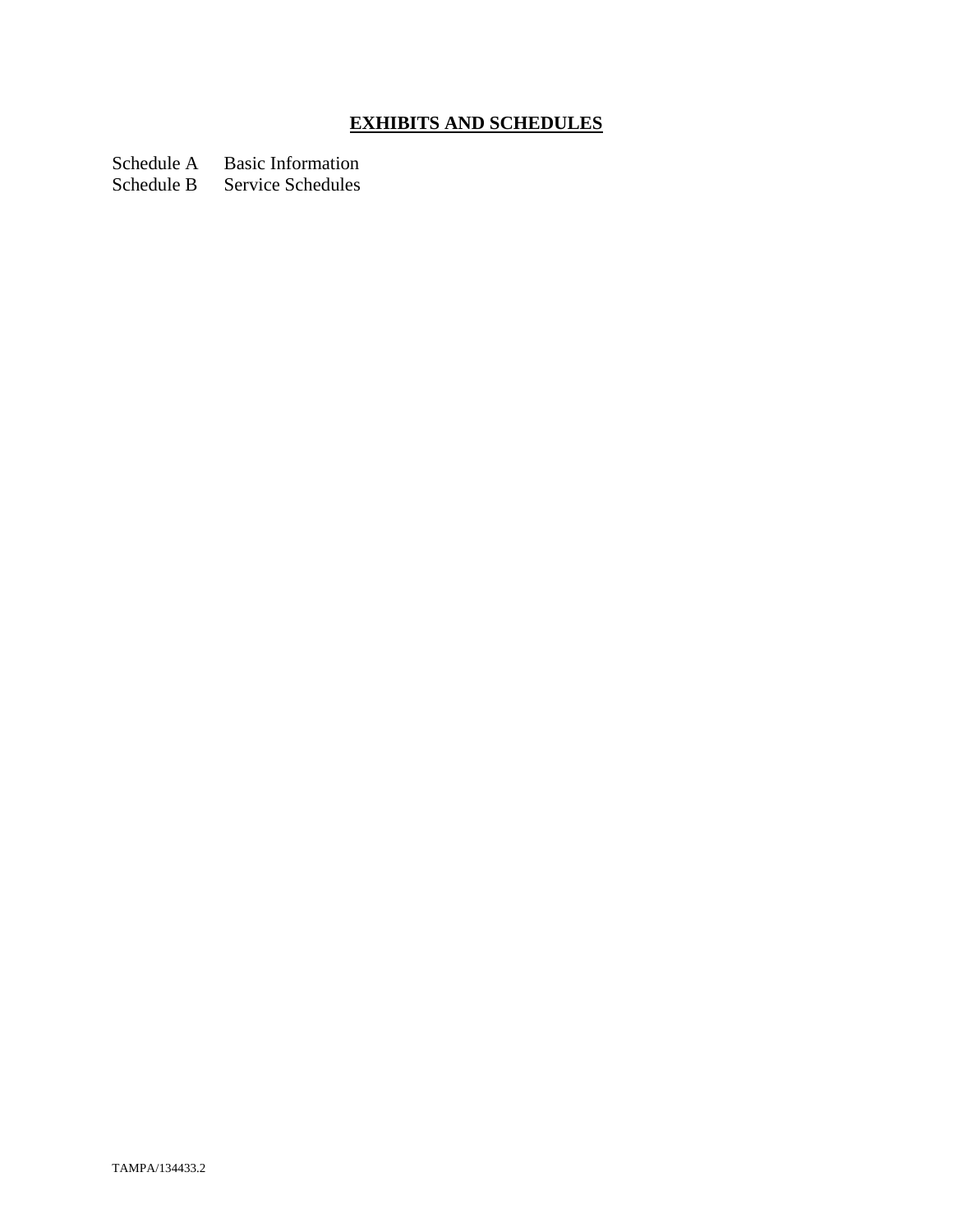#### **SCHEDULE A**

# **BASIC INFORMATION**

Eligible Entity Information:<br>Name of the Eligible Entity:

CalHFA Mortgage Assistance Corporation

Jurisdiction of organization: California

Notice Information:

Corporate or other organizational form: Nonprofit Public Benefit Corporation

| <b>HFA</b> Information: |                                   |  |  |
|-------------------------|-----------------------------------|--|--|
| Name of HFA:            | California Housing Finance Agency |  |  |
| Organizational form:    | Agency of the State of California |  |  |
| Date of Application:    | April 16, 2010                    |  |  |
| Date of Action Plan:    | September 1, 2010                 |  |  |
| Notice Information:     |                                   |  |  |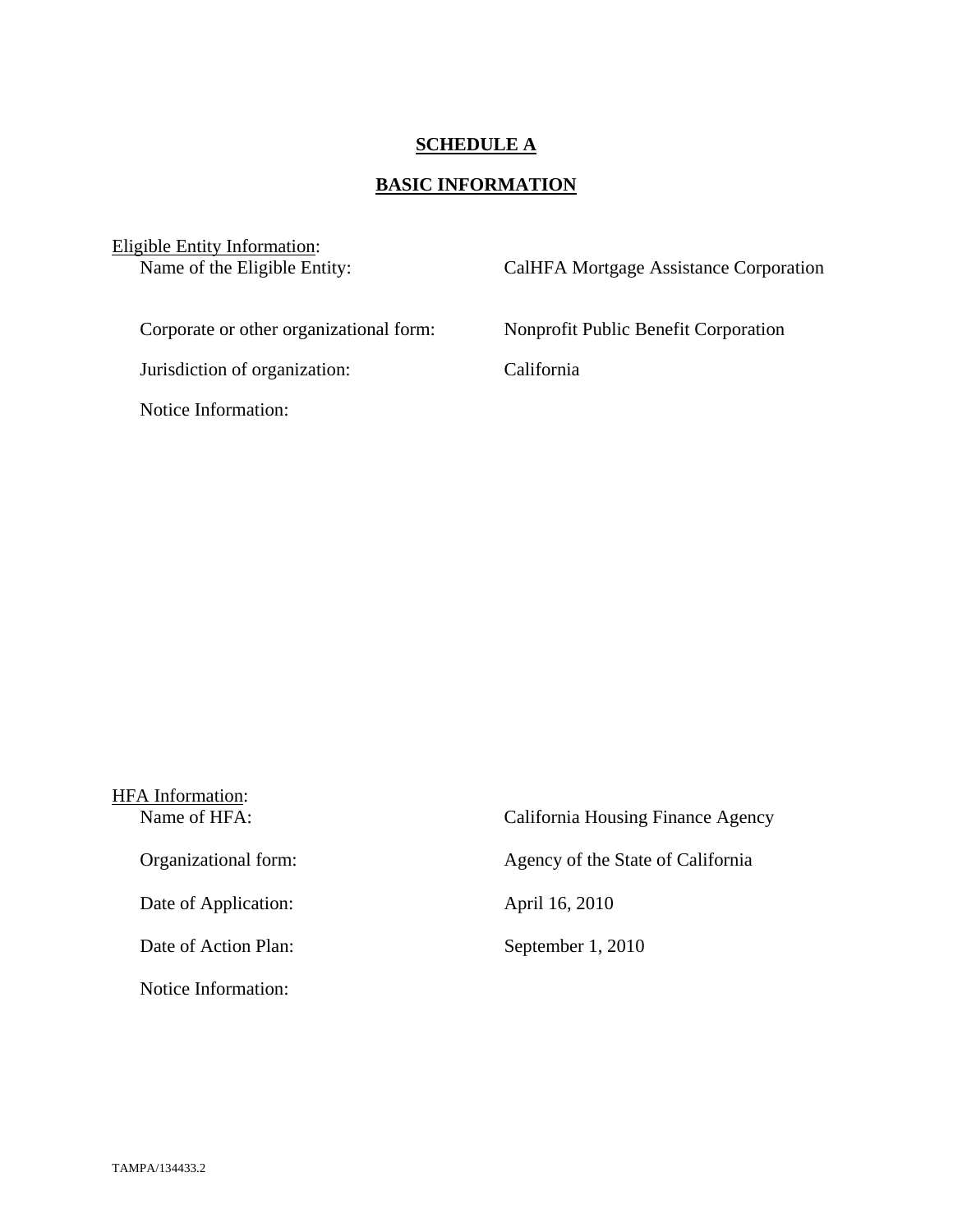| <b>Program Participation Cap:</b>                                                   | \$1,975,334,096.00                                                                                                                                     |
|-------------------------------------------------------------------------------------|--------------------------------------------------------------------------------------------------------------------------------------------------------|
| Portion of Program Participation Cap<br>Representing Original HHF Funds:            | \$699,600,000.00                                                                                                                                       |
| Portion of Program Participation Cap<br><b>Representing Unemployment HHF Funds:</b> | \$476,257,070.00                                                                                                                                       |
| Permitted Expenses:                                                                 | \$88,189,280.25                                                                                                                                        |
| <b>Closing Date:</b>                                                                | June 23, 2010                                                                                                                                          |
| <b>First Amendment Date:</b>                                                        | September 23, 2010                                                                                                                                     |
| <b>Second Amendment Date:</b>                                                       | September 29, 2010                                                                                                                                     |
| <b>Eligible Entity Depository Account Information:</b>                              | See account information set forth in the<br>Depository Account Control Agreement<br>between Treasury and Eligible Entity<br>regarding the HHF Program. |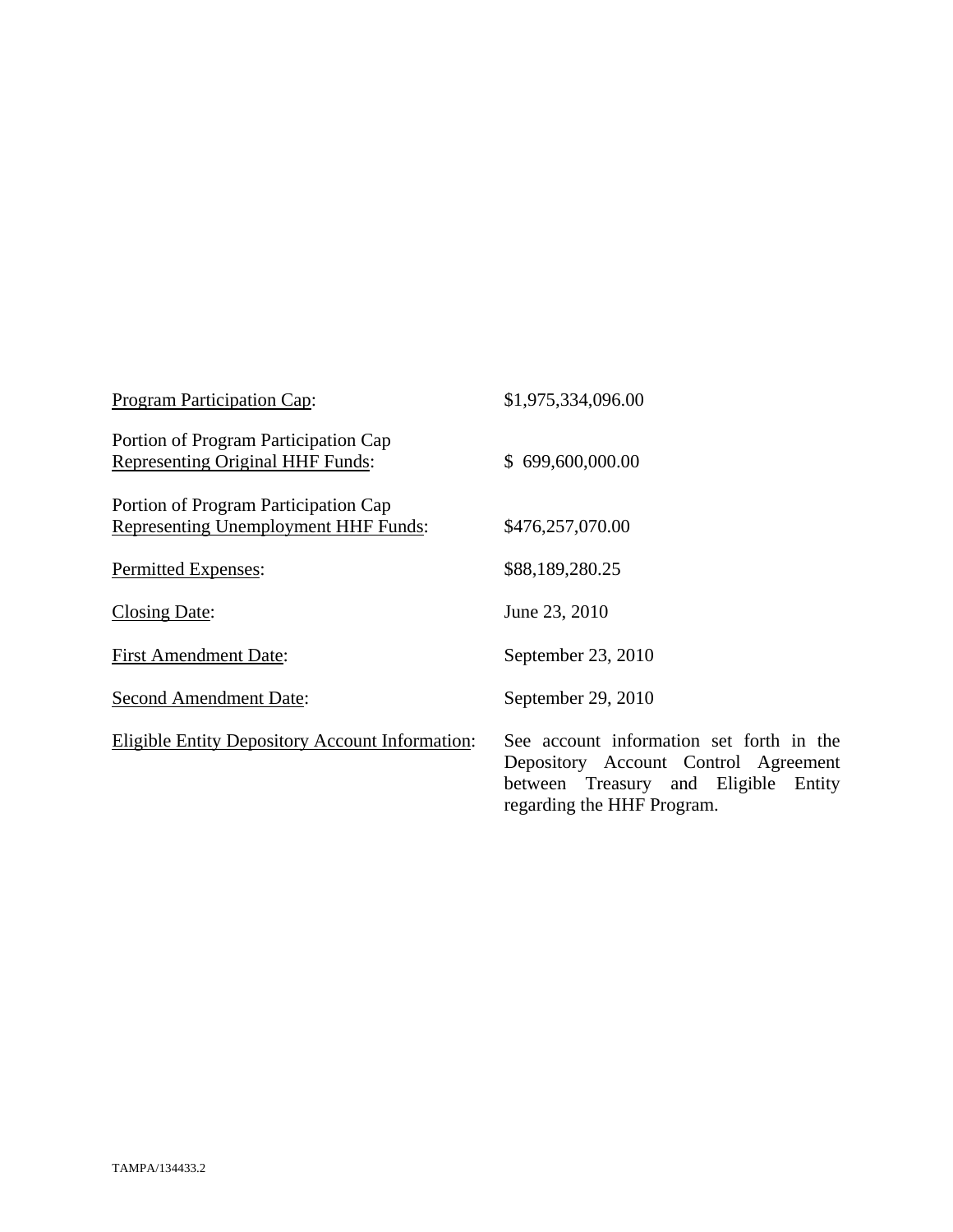#### **SERVICE SCHEDULES**

The Service Schedules attached as Schedule B to the Current HPA are hereby deleted in their entirety and replaced with the attached Service Schedules (numbered sequentially as Service Schedule B-1, Service Schedule B-2, et. seq.), which collectively comprise Schedule B to the HPA.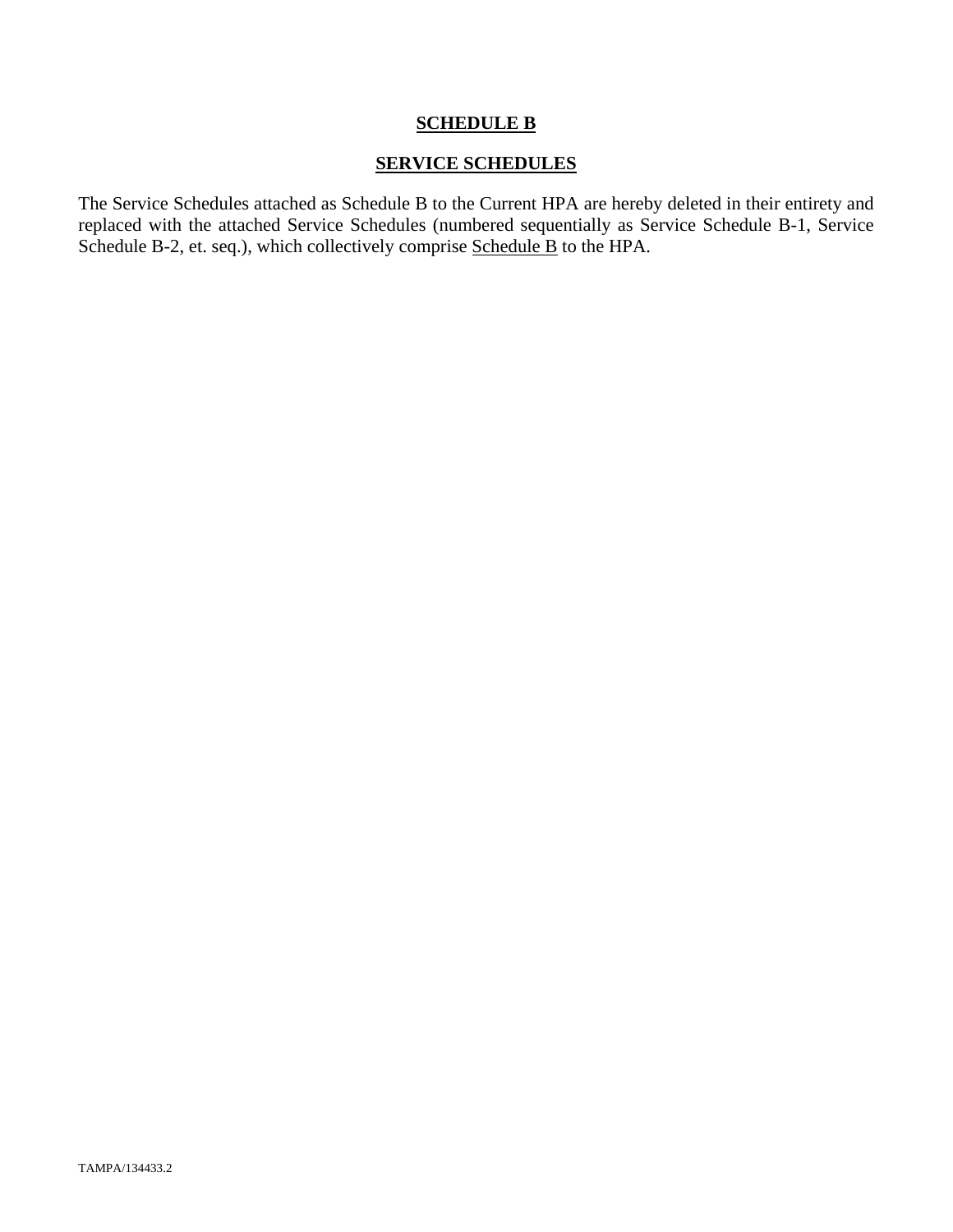# **California Housing Finance Agency Mortgage Assistance Corporation ("CalHFA MAC")**

# **UNEMPLOYMENT MORTGAGE ASSISTANCE PROGRAM**

| 1. Program Overview                 | The Unemployment Mortgage Assistance Program (UMA) is one of<br>CalHFA MAC's federally-funded programs developed to provide                                                                                                                                                                                                                                                                                             |
|-------------------------------------|-------------------------------------------------------------------------------------------------------------------------------------------------------------------------------------------------------------------------------------------------------------------------------------------------------------------------------------------------------------------------------------------------------------------------|
|                                     | temporary financial assistance to eligible California homeowners who<br>wish to remain in their homes but have suffered a loss of income due to<br>unemployment.                                                                                                                                                                                                                                                        |
|                                     | CalHFA MAC is partnering with financial institutions to directly provide<br>program funds to subsidize an eligible borrower's mortgage payments.                                                                                                                                                                                                                                                                        |
|                                     | UMA provides mortgage payment assistance equal to the lesser of \$3,000<br>per month or 100% of the PITIA (principal, interest, tax, insurance and<br>escrowed homeowner's association dues) for up to six (6) months, with<br>the purpose of preventing avoidable foreclosures until such time that the<br>borrower retains employment sufficient to meet the demands of satisfying<br>their regular mortgage payment. |
| 2. Program Goals                    | UMA's goal is to help homeowners remain in their homes and prevent<br>avoidable foreclosures despite loss of income due to unemployment.                                                                                                                                                                                                                                                                                |
|                                     | The UMA program will minimize past due payments, and provide a<br>borrower with additional time to find alternate employment and replace<br>income needed to make their mortgage payment.                                                                                                                                                                                                                               |
|                                     | UMA was designed to assist borrowers who are currently eligible to<br>receive unemployment benefits.                                                                                                                                                                                                                                                                                                                    |
|                                     | UMA was designed to complement other loss mitigation programs,<br>including increasing a borrower's eligibility for an extended written<br>forbearance plan and/or loan modification.                                                                                                                                                                                                                                   |
| 3. Target Population /              | UMA is designed to target low-to-moderate income homeowners and                                                                                                                                                                                                                                                                                                                                                         |
| <b>Areas</b>                        | address the needs of a borrower's specific situation in lieu of targeting                                                                                                                                                                                                                                                                                                                                               |
|                                     | certain regions or counties.                                                                                                                                                                                                                                                                                                                                                                                            |
| 4. Program Allocation               | \$1,304,714,816.75                                                                                                                                                                                                                                                                                                                                                                                                      |
| (Excluding<br><b>Administrative</b> |                                                                                                                                                                                                                                                                                                                                                                                                                         |
| <b>Expenses</b> )                   |                                                                                                                                                                                                                                                                                                                                                                                                                         |
| 5. Borrower                         | Borrower must qualify as a low-to-moderate income household, as<br>$\bullet$                                                                                                                                                                                                                                                                                                                                            |
| <b>Eligibility Criteria</b>         | follows:                                                                                                                                                                                                                                                                                                                                                                                                                |
|                                     | Low-to-moderate income of 120% or less of the Area<br>$\circ$                                                                                                                                                                                                                                                                                                                                                           |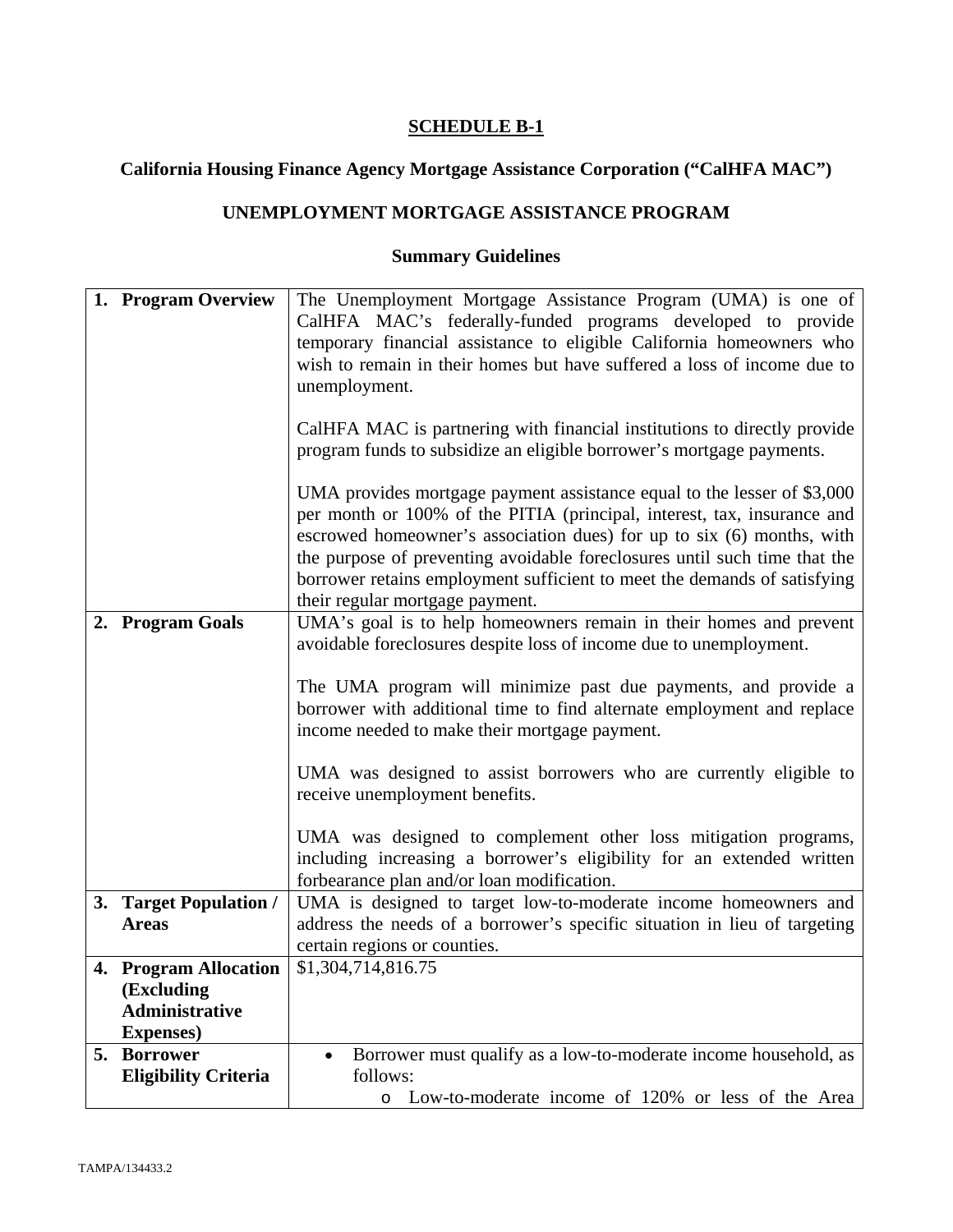|                             | Median Income in the county where borrower resides.                        |
|-----------------------------|----------------------------------------------------------------------------|
|                             | A loan financed in whole or in part by bonds that are tax-<br>$\circ$      |
|                             | exempt under IRC section 143, the borrower is presumed                     |
|                             | to satisfy income limits.                                                  |
|                             | Borrower must complete and sign a Hardship Affidavit and 3rd               |
|                             | Party Authorization documenting the reason for the hardship.               |
|                             | Borrowers who have recently encountered a financial hardship due           |
|                             |                                                                            |
|                             | to underemployment or unemployment related to their military               |
|                             | service.                                                                   |
|                             | Borrower must agree to provide all necessary documentation to<br>$\bullet$ |
|                             | satisfy program guidelines established by CalHFA MAC.                      |
|                             | Borrower must be currently eligible to receive unemployment                |
|                             | benefits.                                                                  |
|                             | Mortgage loan is delinquent or at risk of imminent default as              |
|                             | substantiated by borrower's hardship documentation. Loans in               |
|                             | foreclosure are not eligible.                                              |
|                             | General program eligibility is determined by CalHFA MAC, the               |
|                             | housing counselor or servicer based on information received from           |
|                             | the borrower. Program-specific eligibility is determined by                |
|                             | CalHFA MAC on a first-come/first-approved basis until program              |
|                             | funds and funding reserves have been exhausted. Loan servicer              |
|                             | will implement the HHF program based on participation                      |
|                             | agreement terms and conditions.                                            |
|                             | Funding allocation will be tracked, monitored and performed by             |
|                             |                                                                            |
|                             | CalHFA MAC in a centralized processing operation.                          |
| 6. Property / Loan          | Property is encumbered by a first lien mortgage loan that was<br>$\bullet$ |
| <b>Eligibility Criteria</b> | originated on or before January 1, 2009.                                   |
|                             | Current unpaid principal balance (UPB) of the first lien mortgage          |
|                             | loan is not greater than \$729,750 (GSE conforming limit for a one-        |
|                             | unit property).                                                            |
|                             | The property securing the mortgage loan must not be abandoned,             |
|                             | vacant, condemned or in a serious state of disrepair.                      |
|                             | The subject property is the borrower's principal residence and the         |
|                             | property is located in California.                                         |
|                             | The applicant must own and occupy the single family, one-unit              |
|                             | home (an attached or detached house or a condominium unit)                 |
|                             | located in California and must currently reside in the home as their       |
|                             | primary residence.                                                         |
| 7. Program                  | Mortgage payments are delinquent 90 days or greater at time of<br>٠        |
| <b>Exclusions</b>           | program application.                                                       |
|                             | Loan is in foreclosure.                                                    |
|                             | Borrower owns other real property.                                         |
|                             | Borrower's "hardship" is a result of voluntary resignation of              |
|                             | employment.                                                                |
|                             | The borrower is no longer eligible for unemployment benefits               |
|                             | from the California Employment Development Department (EDD)                |
|                             |                                                                            |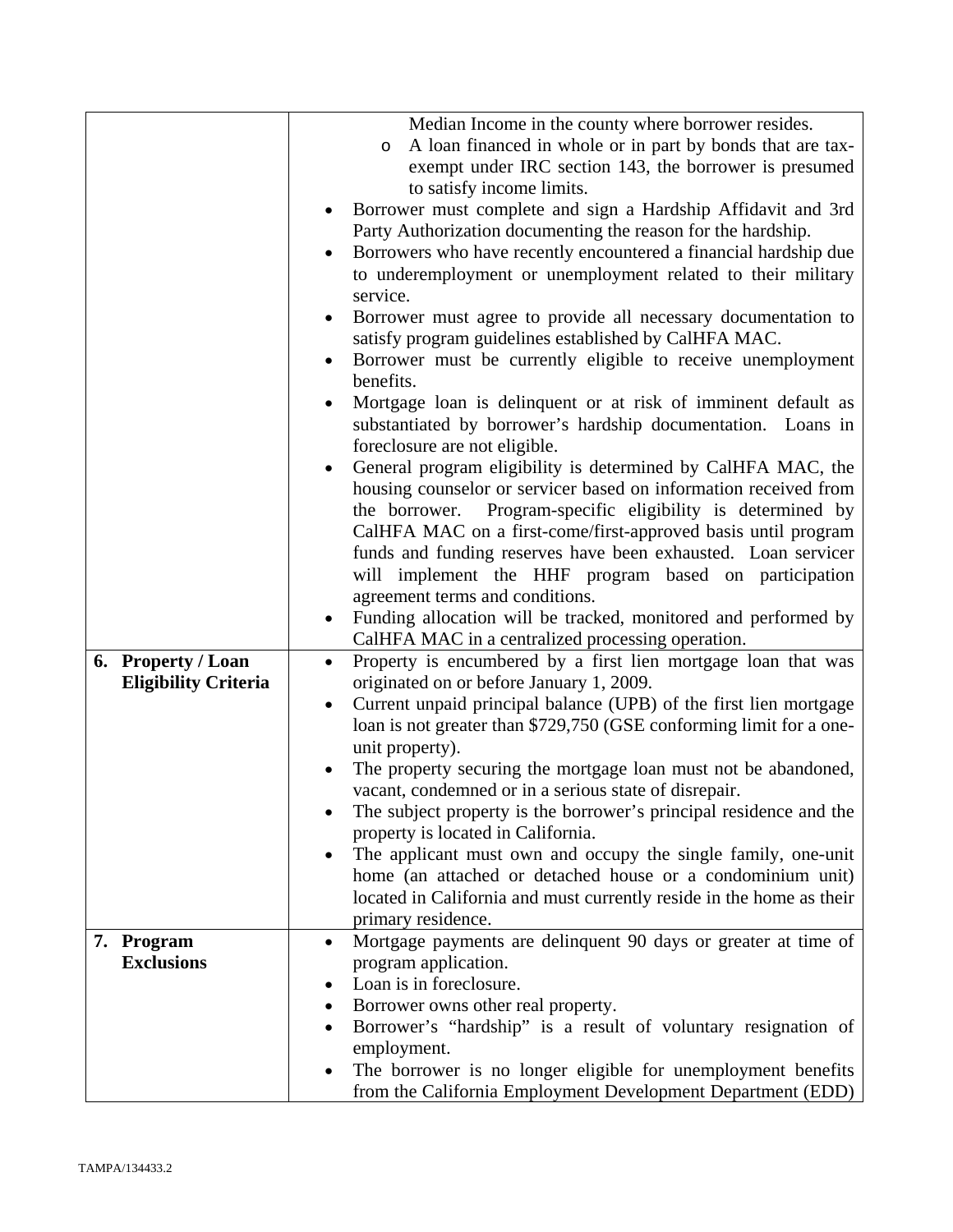|                       | benefit or such benefits will expire within 90 days.                        |
|-----------------------|-----------------------------------------------------------------------------|
|                       | Borrower consummated a "cash-out" refinance of the subject first            |
|                       | lien mortgage property.                                                     |
|                       | Refinancing for the sole purpose of obtaining a new<br>$\circ$              |
|                       | interest rate and loan term is permissible.                                 |
|                       | Costs associated with the first mortgage refinance may be<br>$\circ$        |
|                       | financed in the new loan.                                                   |
|                       | Junior liens used to purchase the subject property first<br>$\circ$         |
|                       | mortgage property are not excluded from eligibility.                        |
|                       | Stand-alone second liens including home equity lines of credit are          |
|                       | considered "cash-out." Borrowers with junior liens that meet this           |
|                       | description are not eligible for program assistance.                        |
| 8. Structure of       | CalHFA MAC will structure the assistance as a non-recourse, non-interest    |
| <b>Assistance</b>     | bearing subordinate loan in favor of the Eligible Entity (CalHFA MAC)       |
|                       | secured by a junior lien recorded against the property in the amount of the |
|                       | total reduced PITIA and equal to the total amount of HHF unemployment       |
|                       | assistance. At the conclusion of (3) three years, the subordinate loan will |
|                       | be forgiven provided the loan remains in good standing and the borrower     |
|                       | complies with program guidelines. Loan funds will only be repaid to         |
|                       | Eligible Entity (CalHFA MAC) in the event of a sale or refinance with       |
|                       | sufficient net equity proceeds prior to forgiveness. Recovered funds will   |
|                       | be recycled in order to provide additional program assistance until         |
|                       | December 31, 2017, at which time any recovered funds will be returned to    |
|                       | Treasury.                                                                   |
|                       |                                                                             |
|                       | The lender/servicer shall be required to provide the borrower with a        |
|                       | written approved forbearance plan for a period no less than three (3)       |
|                       | months PITIA. The lender/servicer forbearance plan may precede or           |
|                       | follow the HHF program assistance.                                          |
|                       |                                                                             |
|                       | After December 31, 2017, any remaining or returned funds will be            |
|                       | returned to Treasury.                                                       |
| 9. Per Household      | Up to \$18,000 per household total (average funding of \$14,455.43),        |
| <b>Assistance</b>     | equaling the lesser of \$3,000 per month or 100% of PITIA (and in all       |
|                       | cases, subject to the HHF Program maximum benefit cap of \$50,000 with      |
|                       | respect to monies previously received under other HHF Programs, if any).    |
| 10. Duration of       | Borrower participation in UMA is limited to six (6) months maximum.         |
| <b>Assistance</b>     |                                                                             |
|                       |                                                                             |
| 11. Estimated Number  | Approximately 34,951. This figure is based on loans with unpaid principal   |
| of Participating      | balances ranging from \$200,000 to \$400,000 with an average funding of     |
| <b>Households</b>     | \$14,455.43.                                                                |
| 12. Program Inception | UMA will be available to borrowers no later than November 1, 2010 and       |
| / Duration            | will last up to three (3) years or until funding is fully reserved.         |
|                       |                                                                             |
| 13. Program           | UMA will serve as a gateway to borrower programs<br>aimed at                |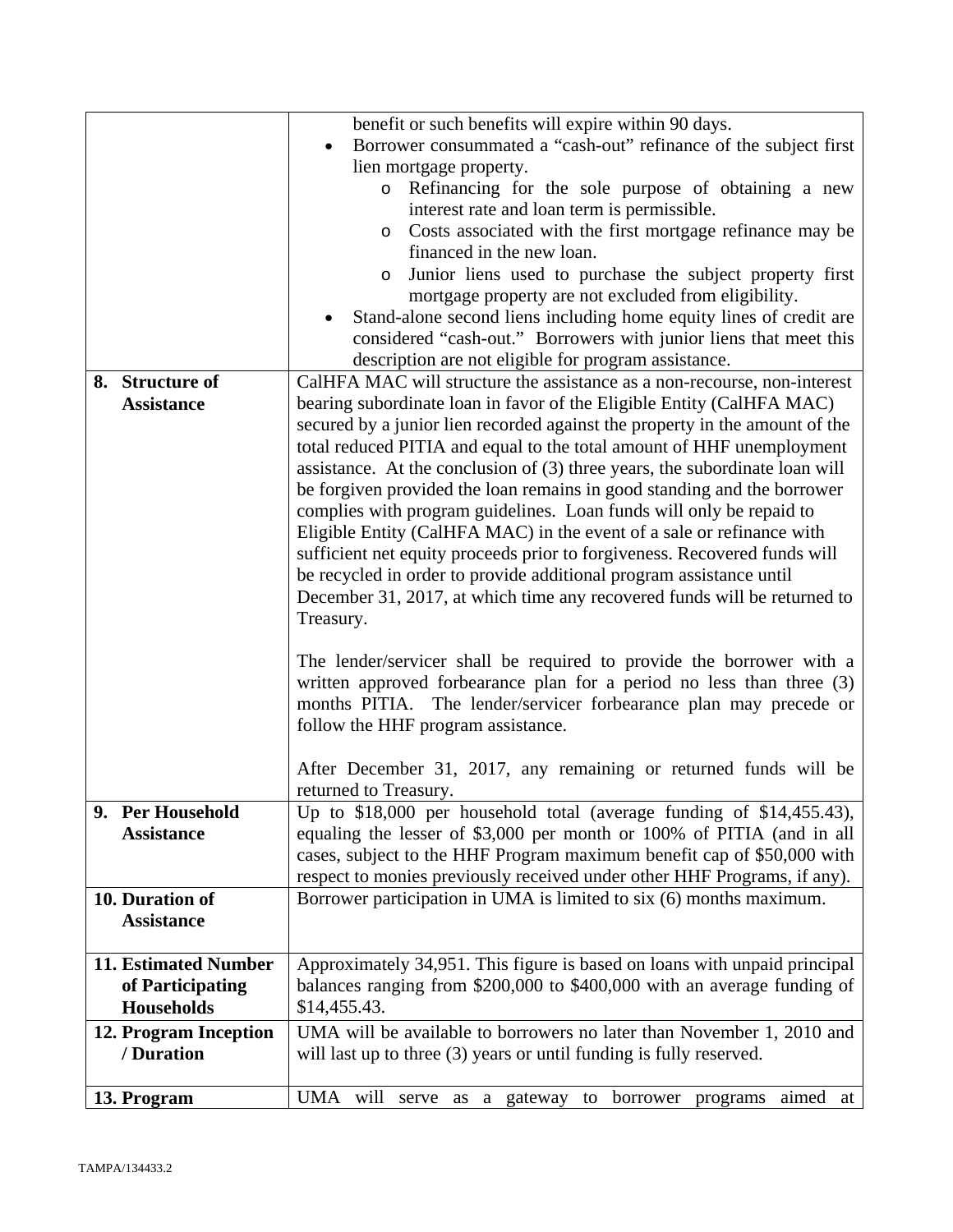| <b>Interactions with</b> | reinstatement and principal reduction.                                   |
|--------------------------|--------------------------------------------------------------------------|
| <b>Other HFA</b>         |                                                                          |
| <b>Programs</b>          |                                                                          |
| 14. Program              | This benefit may precede or extend HAMP, including HAMP UP for           |
| <b>Interactions with</b> | temporary unemployment assistance which when combined may provide        |
| <b>HAMP</b>              | assistance for up to one year. HAMP UP currently offers a minimum of     |
|                          | three months and up to six months for some borrowers.                    |
| 15. Program Leverage     | The applicable servicer/lender is required to complement UMA assistance  |
| with Other               | with a written approved forbearance plan for a period no less than three |
| <b>Financial</b>         | (3) months PITIA.                                                        |
| <b>Resources</b>         |                                                                          |
|                          | CalHFA MAC will request that the loan servicer waive fees (e.g., NSF     |
|                          | and late charges).                                                       |
| 16. Qualify as an        | $\Box$ No<br>$\boxtimes$ Yes                                             |
| Unemployment             |                                                                          |
| Program                  |                                                                          |
|                          |                                                                          |
|                          |                                                                          |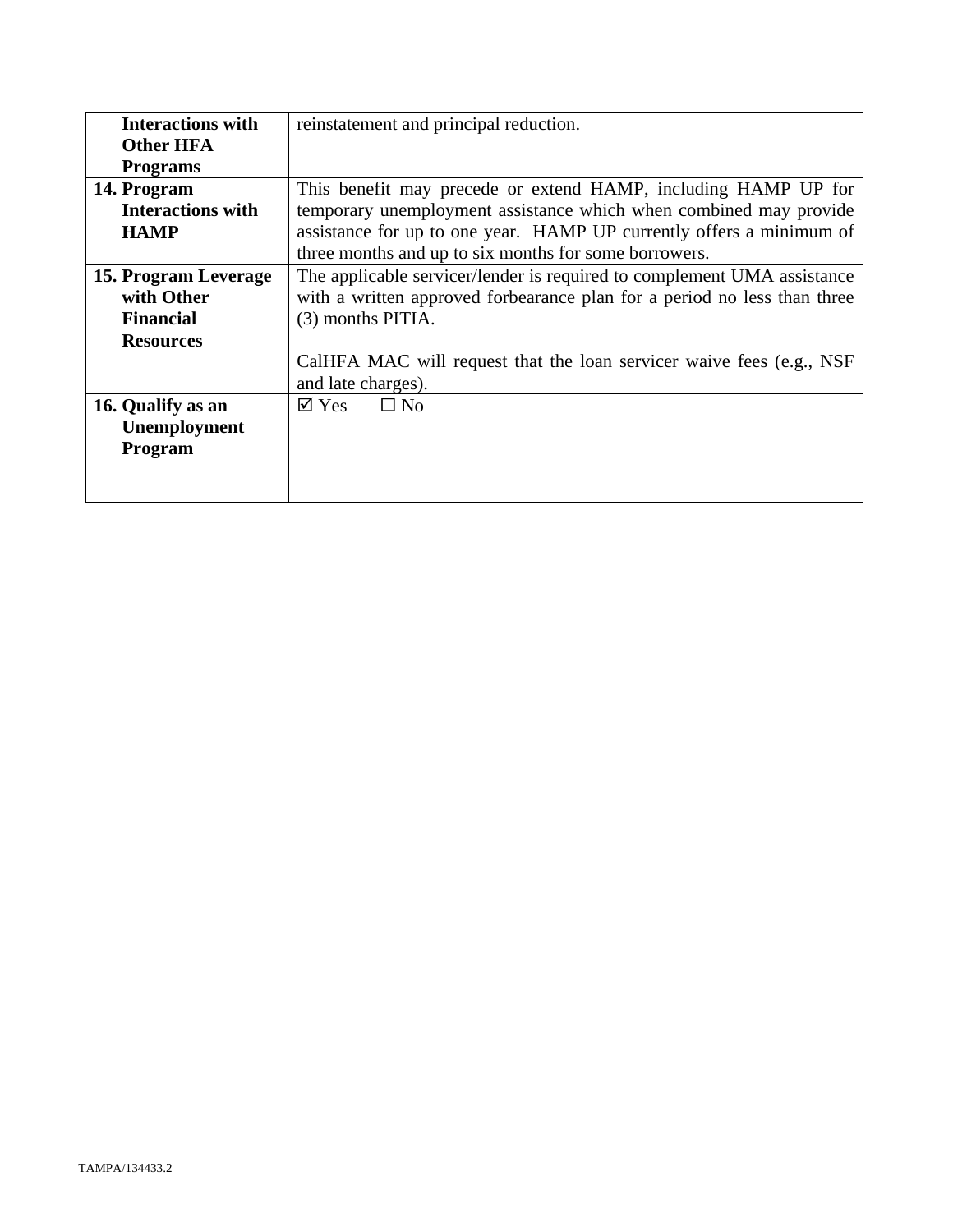# **California Housing Finance Agency Mortgage Assistance Corporation ("CalHFA MAC")**

# **MORTGAGE REINSTATEMENT ASSISTANCE PROGRAM**

| 1. Program<br><b>Overview</b>                                                               | The Mortgage Reinstatement Assistance Program (MRAP) is one of CalHFA<br>MAC's federally-funded programs developed to provide temporary financial<br>assistance to eligible homeowners who wish to remain in their homes but are                                                                                                                                                                                                                                                                                                                                                                                                                                                                      |
|---------------------------------------------------------------------------------------------|-------------------------------------------------------------------------------------------------------------------------------------------------------------------------------------------------------------------------------------------------------------------------------------------------------------------------------------------------------------------------------------------------------------------------------------------------------------------------------------------------------------------------------------------------------------------------------------------------------------------------------------------------------------------------------------------------------|
|                                                                                             | in imminent danger of losing their home to foreclosure.<br>MRAP provides funds to assist income-qualified borrowers to help them<br>cure their delinquent first mortgage loan arrearages, which may also include<br>payments needed to reinstate their loans from foreclosure.                                                                                                                                                                                                                                                                                                                                                                                                                        |
| 2. Program Goals                                                                            | The MRAP program will prevent avoidable foreclosures by helping<br>borrowers reinstate their past due first mortgage loans.<br>MRAP will also mitigate the need for large reinstatement dollars to be<br>capitalized with remaining loan balance, and thus, broaden the population of                                                                                                                                                                                                                                                                                                                                                                                                                 |
| 3. Target<br><b>Population /</b><br><b>Areas</b>                                            | borrowers who otherwise may not qualify for modification.<br>MRAP is designed to target low-to-moderate income homeowners and<br>address the needs of a borrower's specific situation in lieu of targeting<br>certain regions or counties.                                                                                                                                                                                                                                                                                                                                                                                                                                                            |
| 4. Program<br><b>Allocation</b><br>(Excluding<br><b>Administrative</b><br><b>Expenses</b> ) | \$129,400,000.00                                                                                                                                                                                                                                                                                                                                                                                                                                                                                                                                                                                                                                                                                      |
| 5. Borrower<br>Eligibility<br><b>Criteria</b>                                               | Borrower must qualify as a low-to-moderate income household, as<br>follows:<br>Low-to-moderate income of 120% or less of the Area Median<br>$\circ$<br>Income in the county where borrower resides.<br>A loan financed in whole or in part by bonds that are tax-<br>$\circ$<br>exempt under IRC section 143, the borrower is presumed to<br>satisfy income limits.<br>Borrower must complete and sign a Hardship Affidavit and 3rd Party<br>Authorization documenting the reason for the hardship.<br>Borrowers who have recently encountered a financial hardship due to<br>their military service.<br>Borrower has adequate income to sustain modified mortgage<br>payments per lender guidelines. |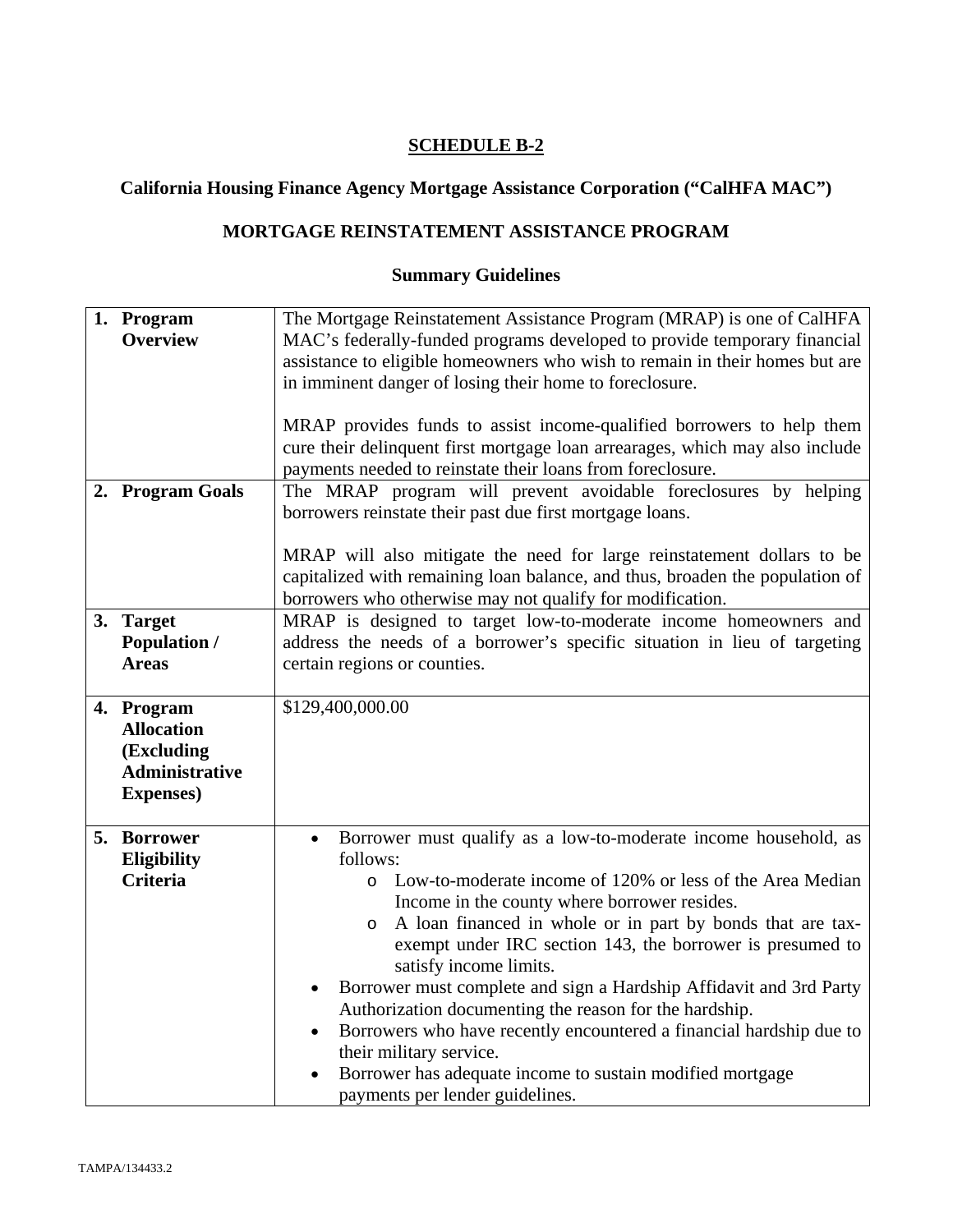|                    | Borrower must agree to provide all necessary documentation to<br>satisfy program guidelines established by CalHFA MAC.<br>Mortgage loan is delinquent or at risk of imminent default as<br>substantiated by borrower's hardship documentation. Loans in<br>foreclosure are eligible.<br>General program eligibility is determined by CalHFA MAC, the<br>housing counselor or servicer based on information received from the<br>borrower. Program-specific eligibility is determined by CalHFA<br>MAC on a first-come/first-approved basis until program funds and<br>funding reserves have been exhausted. Loan servicer will implement<br>the HHF program based on participation agreement terms and<br>conditions.<br>Funding allocation will be tracked, monitored and performed by<br>CalHFA MAC in a centralized processing operation. |
|--------------------|----------------------------------------------------------------------------------------------------------------------------------------------------------------------------------------------------------------------------------------------------------------------------------------------------------------------------------------------------------------------------------------------------------------------------------------------------------------------------------------------------------------------------------------------------------------------------------------------------------------------------------------------------------------------------------------------------------------------------------------------------------------------------------------------------------------------------------------------|
| 6. Property / Loan | Property is encumbered by a first lien mortgage loan that was<br>$\bullet$                                                                                                                                                                                                                                                                                                                                                                                                                                                                                                                                                                                                                                                                                                                                                                   |
| Eligibility        | originated on or before January 1, 2009.                                                                                                                                                                                                                                                                                                                                                                                                                                                                                                                                                                                                                                                                                                                                                                                                     |
| <b>Criteria</b>    | Current unpaid principal balance (UPB) of the first lien mortgage<br>loan is not greater than \$729,750 (GSE conforming limit for a one-<br>unit property).<br>The property securing the mortgage loan must not be abandoned,                                                                                                                                                                                                                                                                                                                                                                                                                                                                                                                                                                                                                |
|                    | vacant, condemned or in a serious state of disrepair.                                                                                                                                                                                                                                                                                                                                                                                                                                                                                                                                                                                                                                                                                                                                                                                        |
|                    | The subject property is the borrower's principal residence and the                                                                                                                                                                                                                                                                                                                                                                                                                                                                                                                                                                                                                                                                                                                                                                           |
|                    | property is located in California.<br>The applicant must own and occupy the single family, one-unit home                                                                                                                                                                                                                                                                                                                                                                                                                                                                                                                                                                                                                                                                                                                                     |
|                    | (an attached or detached house or a condominium unit) located in                                                                                                                                                                                                                                                                                                                                                                                                                                                                                                                                                                                                                                                                                                                                                                             |
|                    | California and must currently reside in the home as their primary                                                                                                                                                                                                                                                                                                                                                                                                                                                                                                                                                                                                                                                                                                                                                                            |
|                    | residence.                                                                                                                                                                                                                                                                                                                                                                                                                                                                                                                                                                                                                                                                                                                                                                                                                                   |
| 7. Program         | Borrower owns other real property.<br>$\bullet$                                                                                                                                                                                                                                                                                                                                                                                                                                                                                                                                                                                                                                                                                                                                                                                              |
| <b>Exclusions</b>  | Borrower's "hardship" is a result of voluntary resignation of                                                                                                                                                                                                                                                                                                                                                                                                                                                                                                                                                                                                                                                                                                                                                                                |
|                    | employment.<br>Borrower consummated a "cash-out" refinance of the subject first                                                                                                                                                                                                                                                                                                                                                                                                                                                                                                                                                                                                                                                                                                                                                              |
|                    | lien mortgage property.                                                                                                                                                                                                                                                                                                                                                                                                                                                                                                                                                                                                                                                                                                                                                                                                                      |
|                    | Refinancing for the sole purpose of obtaining a new interest<br>O                                                                                                                                                                                                                                                                                                                                                                                                                                                                                                                                                                                                                                                                                                                                                                            |
|                    | rate and loan term is permissible.                                                                                                                                                                                                                                                                                                                                                                                                                                                                                                                                                                                                                                                                                                                                                                                                           |
|                    | Costs associated with the first mortgage refinance may be<br>$\circ$                                                                                                                                                                                                                                                                                                                                                                                                                                                                                                                                                                                                                                                                                                                                                                         |
|                    | financed in the new loan.<br>Junior liens used to purchase the subject property first                                                                                                                                                                                                                                                                                                                                                                                                                                                                                                                                                                                                                                                                                                                                                        |
|                    | O<br>mortgage property are not excluded from eligibility.                                                                                                                                                                                                                                                                                                                                                                                                                                                                                                                                                                                                                                                                                                                                                                                    |
|                    | Stand-alone second liens including home equity lines of credit are                                                                                                                                                                                                                                                                                                                                                                                                                                                                                                                                                                                                                                                                                                                                                                           |
|                    | considered "cash-out." Borrowers with junior liens that meet this                                                                                                                                                                                                                                                                                                                                                                                                                                                                                                                                                                                                                                                                                                                                                                            |
|                    | description are not eligible for program assistance.                                                                                                                                                                                                                                                                                                                                                                                                                                                                                                                                                                                                                                                                                                                                                                                         |
| 8. Structure of    | In the event that CalHFA MAC receives less than 100% match by the                                                                                                                                                                                                                                                                                                                                                                                                                                                                                                                                                                                                                                                                                                                                                                            |
| <b>Assistance</b>  | lender/servicer, CalHFA MAC will structure the assistance as a non-<br>recourse, non-interest bearing subordinate loan in favor of the Eligible Entity                                                                                                                                                                                                                                                                                                                                                                                                                                                                                                                                                                                                                                                                                       |
|                    | (CalHFA MAC) secured by a junior lien recorded against the property in the                                                                                                                                                                                                                                                                                                                                                                                                                                                                                                                                                                                                                                                                                                                                                                   |
|                    | amount of the HHF assistance. At the conclusion of (3) three years, the                                                                                                                                                                                                                                                                                                                                                                                                                                                                                                                                                                                                                                                                                                                                                                      |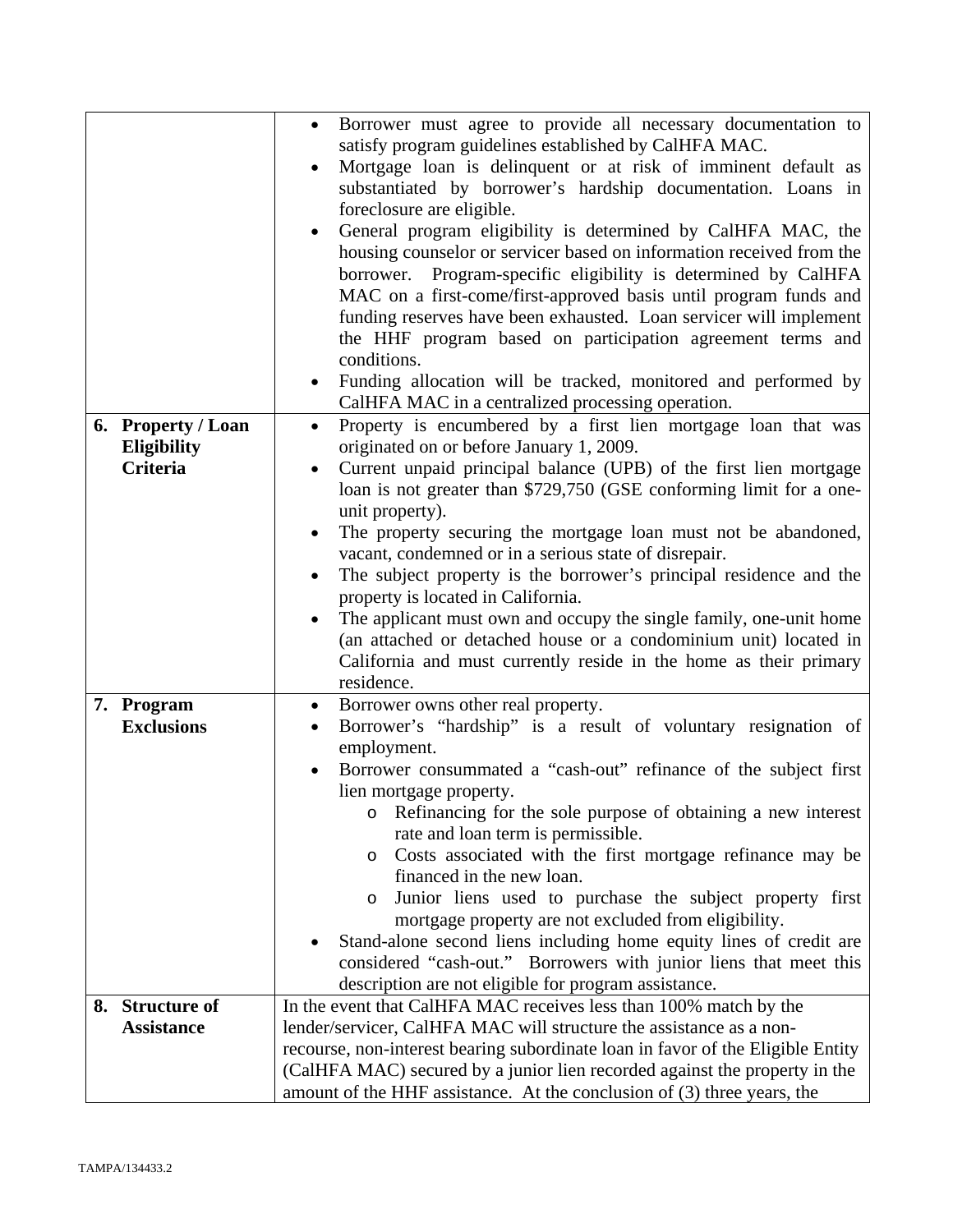|                                                                                | subordinate loan will be forgiven provided the loan remains in good standing<br>and the borrower complies with program guidelines. Loan funds will only<br>be repaid to Eligible Entity (CalHFA MAC) in the event of a sale or<br>refinance with sufficient net equity proceeds prior to forgiveness. Recovered<br>funds will be recycled in order to provide additional program assistance until<br>December 31, 2017, at which time any recovered funds will be returned to<br>Treasury.<br>If the lender/servicer matches the assistance in an amount equal to or greater<br>than 100% of the HHF Program assistance provided to the borrower, then<br>the assistance is not required to be structured as a loan to the borrower. |
|--------------------------------------------------------------------------------|--------------------------------------------------------------------------------------------------------------------------------------------------------------------------------------------------------------------------------------------------------------------------------------------------------------------------------------------------------------------------------------------------------------------------------------------------------------------------------------------------------------------------------------------------------------------------------------------------------------------------------------------------------------------------------------------------------------------------------------|
|                                                                                | After December 31, 2017, any remaining or returned funds will be returned<br>to Treasury.                                                                                                                                                                                                                                                                                                                                                                                                                                                                                                                                                                                                                                            |
| 9. Per Household<br><b>Assistance</b>                                          | Up to \$15,000 per household (average funding of \$7,484.15) or 50% of<br>PITIA arrearages, whichever is less (and in all cases, subject to the HHF<br>Program maximum benefit cap of \$50,000 with respect to monies previously<br>received under other HHF Programs, if any).                                                                                                                                                                                                                                                                                                                                                                                                                                                      |
| 10. Duration of<br><b>Assistance</b>                                           | Available on a one-time only basis, per household.                                                                                                                                                                                                                                                                                                                                                                                                                                                                                                                                                                                                                                                                                   |
| 11. Estimated<br><b>Number of</b><br>Participating<br><b>Households</b>        | Approximately 17,290. This figure is based on loans with unpaid principal<br>balances ranging from \$200,000 to \$400,000 with an average funding of<br>\$7,484.15.                                                                                                                                                                                                                                                                                                                                                                                                                                                                                                                                                                  |
| 12. Program<br>Inception /<br><b>Duration</b>                                  | MRAP will be available to borrowers no later than November 1, 2010 and<br>will last up to three (3) years or until funding is fully reserved.                                                                                                                                                                                                                                                                                                                                                                                                                                                                                                                                                                                        |
| 13. Program<br><b>Interactions</b> with<br><b>Other HFA</b><br><b>Programs</b> | MRAP will serve as a gateway to other loss mitigation programs including<br>loan modification which may include principal reduction, including other<br>HHF Programs and the Principal Reduction Program.                                                                                                                                                                                                                                                                                                                                                                                                                                                                                                                            |
| 14. Program<br><b>Interactions with</b><br><b>HAMP</b>                         | MRAP will serve as a gateway to HAMP which may include principal<br>reduction of borrower's mortgage.                                                                                                                                                                                                                                                                                                                                                                                                                                                                                                                                                                                                                                |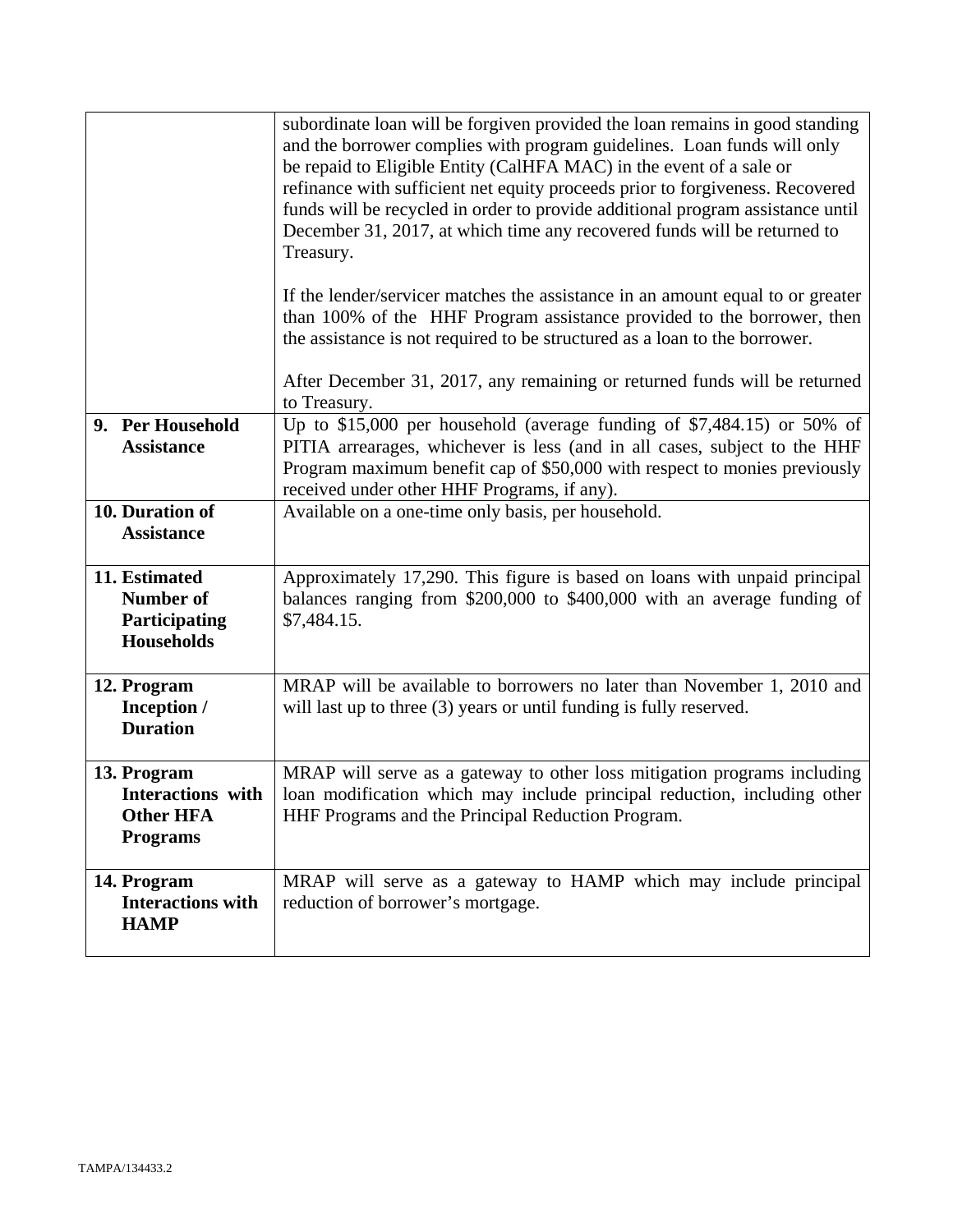| 15. Program            | The goal of the program is for the applicable servicer/lender to match MRAP  |
|------------------------|------------------------------------------------------------------------------|
| Leverage with          | funds on a dollar-for-dollar basis. The matching funds will be paid no later |
| <b>Other Financial</b> | than at the time of CalHFA MAC program funding.                              |
| <b>Resources</b>       |                                                                              |
|                        | CalHFA MAC will require that the servicer waive all accrued and unpaid       |
|                        | late charges and NSF fees for all payments funded with MRAP benefits.        |
| 16. Qualify as an      | $\boxtimes$ No<br>$\Box$ Yes                                                 |
| Unemployment           |                                                                              |
| Program                |                                                                              |
|                        |                                                                              |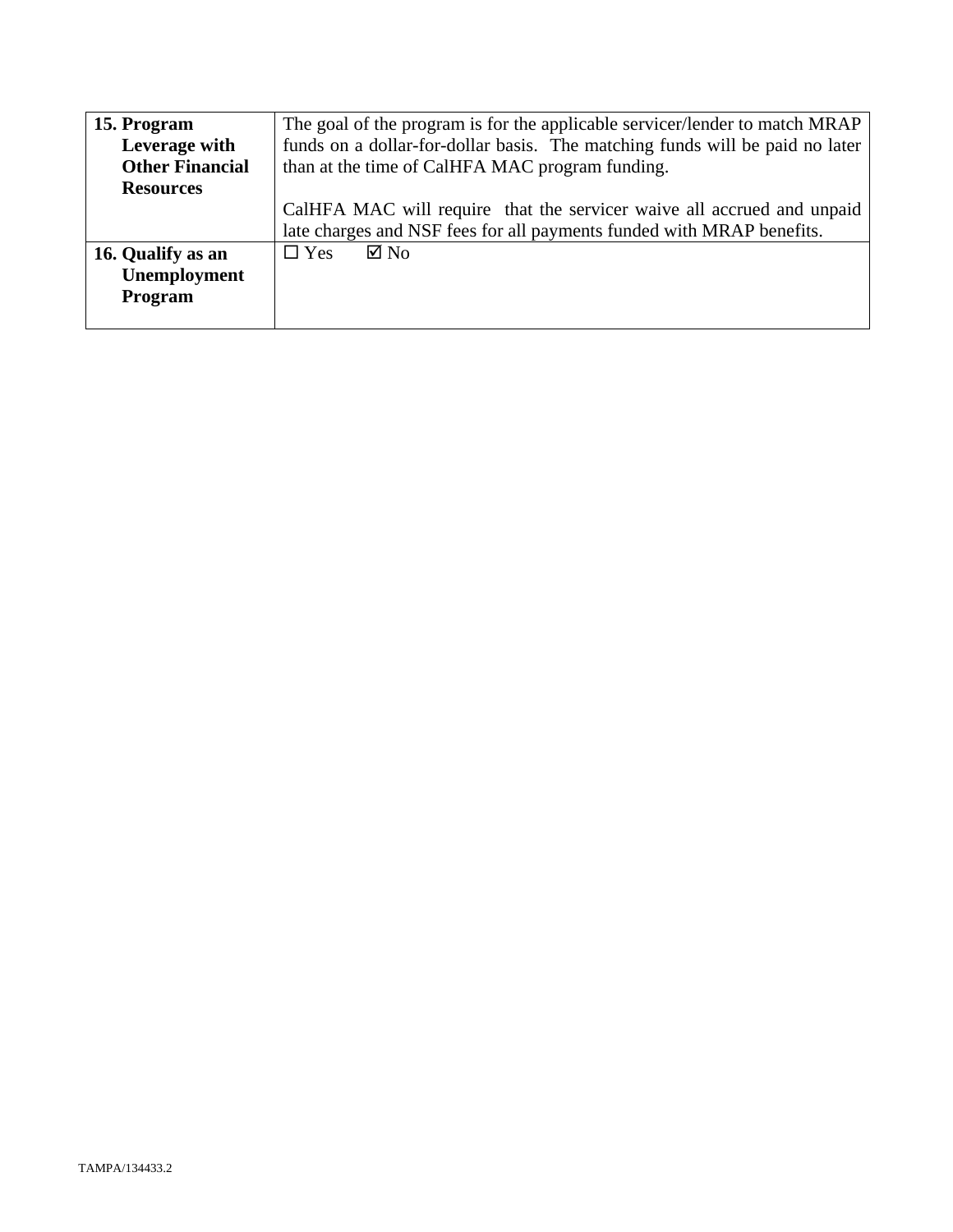# **California Housing Finance Agency Mortgage Assistance Corporation ("CalHFA MAC")**

# **PRINCIPAL REDUCTION PROGRAM**

| 1. Program<br><b>Overview</b>                                                               | The Principal Reduction Program (PRP) is one of CalHFA MAC's<br>federally-funded programs developed with a goal to provide capital on a<br>dollar-for-dollar matching basis with participating lenders to reduce over a<br>three-year period the outstanding principal balances of qualifying properties<br>with negative equity.<br>PRP will provide monies to reduce the principal balance of the first<br>mortgage loan for the purpose of establishing an appropriate level of debt                                                                      |
|---------------------------------------------------------------------------------------------|--------------------------------------------------------------------------------------------------------------------------------------------------------------------------------------------------------------------------------------------------------------------------------------------------------------------------------------------------------------------------------------------------------------------------------------------------------------------------------------------------------------------------------------------------------------|
| 2. Program Goals                                                                            | for eligible borrowers with qualifying properties.<br>The PRP program will, in cooperation with participating lenders, leverage<br>the HHF dollars by reducing the principal balances of underwater<br>mortgages and provide an incentive for qualifying homeowners to remain in<br>their homes during this period of steep declines in value.<br>A reduction in principal through PRP can achieve desired income ratios and<br>affordability for a borrower on the existing mortgage loan or can be used in<br>conjunction with a loan modification.        |
| 3. Target<br><b>Population /</b><br><b>Areas</b>                                            | PRP is designed to target low-to-moderate income homeowners and address<br>the needs of a borrower's specific situation in lieu of targeting certain<br>regions or counties.                                                                                                                                                                                                                                                                                                                                                                                 |
| 4. Program<br><b>Allocation</b><br>(Excluding<br><b>Administrative</b><br><b>Expenses</b> ) | \$420,729,999.00                                                                                                                                                                                                                                                                                                                                                                                                                                                                                                                                             |
| 5. Borrower<br>Eligibility<br><b>Criteria</b>                                               | Borrower must qualify as a low-to-moderate income household, as<br>follows:<br>Low-to-moderate income of 120% or less of the Area<br>Median Income in the county where borrower resides.<br>A loan financed in whole or in part by bonds that are tax-<br>$\circ$<br>exempt under IRC section 143, the borrower is presumed to<br>satisfy income limits.<br>Borrower must complete and sign a Hardship Affidavit and 3rd<br>Party Authorization documenting the reason for the hardship.<br>Borrowers who have recently encountered a financial hardship due |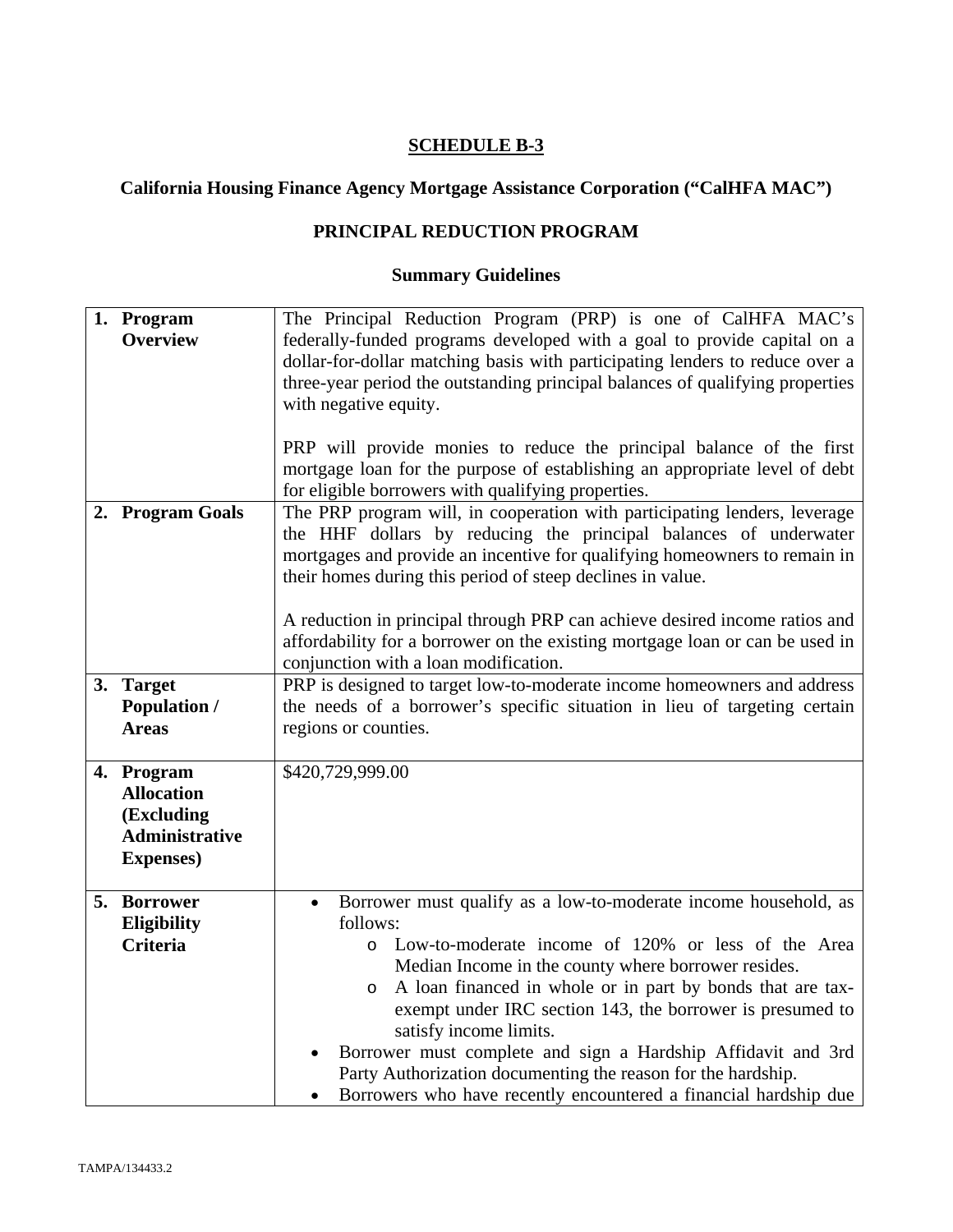|                    | to their military service.                                                                                                         |
|--------------------|------------------------------------------------------------------------------------------------------------------------------------|
|                    | Borrower has adequate income to sustain modified mortgage<br>$\bullet$                                                             |
|                    | payments per lender guidelines.                                                                                                    |
|                    | Borrower must agree to provide all necessary documentation to                                                                      |
|                    | satisfy program guidelines established by CalHFA MAC.                                                                              |
|                    | Mortgage loan is delinquent or at risk of imminent default as                                                                      |
|                    | substantiated by borrower's hardship documentation. Loans in                                                                       |
|                    | foreclosure are eligible.                                                                                                          |
|                    | General program eligibility is determined by CalHFA MAC, the                                                                       |
|                    | housing counselor or servicer based on information received from                                                                   |
|                    | the borrower. Program-specific eligibility is determined by CalHFA                                                                 |
|                    | MAC on a first-come/first-approved basis until program funds and                                                                   |
|                    | funding reserves have been exhausted. Loan servicer will                                                                           |
|                    | implement the HHF program based on participation agreement                                                                         |
|                    | terms and conditions.                                                                                                              |
|                    | Funding allocation will be tracked, monitored and performed by                                                                     |
|                    | CalHFA MAC in a centralized processing operation.                                                                                  |
| 6. Property / Loan | Property is encumbered by a first lien mortgage loan that was<br>$\bullet$                                                         |
| Eligibility        | originated on or before January 1, 2009.                                                                                           |
| <b>Criteria</b>    | Current unpaid principal balance (UPB) of the first lien mortgage                                                                  |
|                    | loan is not greater than \$729,750 (GSE conforming limit for a one-                                                                |
|                    | unit property).                                                                                                                    |
|                    | The property securing the mortgage loan must not be abandoned,                                                                     |
|                    | vacant, condemned or in a serious state of disrepair.                                                                              |
|                    | The subject property is the borrower's principal residence and the<br>٠                                                            |
|                    | property is located in California.                                                                                                 |
|                    | The applicant must own and occupy the single family, one-unit                                                                      |
|                    | home (an attached or detached house or a condominium unit)<br>located in California and must currently reside in the home as their |
|                    | primary residence.                                                                                                                 |
| 7. Program         | Borrower owns other real property.<br>$\bullet$                                                                                    |
| <b>Exclusions</b>  | Borrower's "hardship" is a result of voluntary resignation of                                                                      |
|                    | employment.                                                                                                                        |
|                    | Borrower fails to satisfy lender underwriting guidelines, including a                                                              |
|                    | LTV of 120% or less.                                                                                                               |
|                    | Borrower consummated a "cash-out" refinance of the subject first                                                                   |
|                    | lien mortgage property.                                                                                                            |
|                    | Refinancing for the sole purpose of obtaining a new interest<br>O                                                                  |
|                    | rate and loan term is permissible.                                                                                                 |
|                    | Costs associated with the first mortgage refinance may be<br>$\circ$                                                               |
|                    | financed in the new loan.                                                                                                          |
|                    | Junior liens used to purchase the subject property first<br>O                                                                      |
|                    | mortgage property are not excluded from eligibility.                                                                               |
|                    | Stand-alone second liens including home equity lines of credit are                                                                 |
|                    | considered "cash-out." Borrowers with junior liens that meet this                                                                  |
|                    | description are not eligible for program assistance.                                                                               |
|                    |                                                                                                                                    |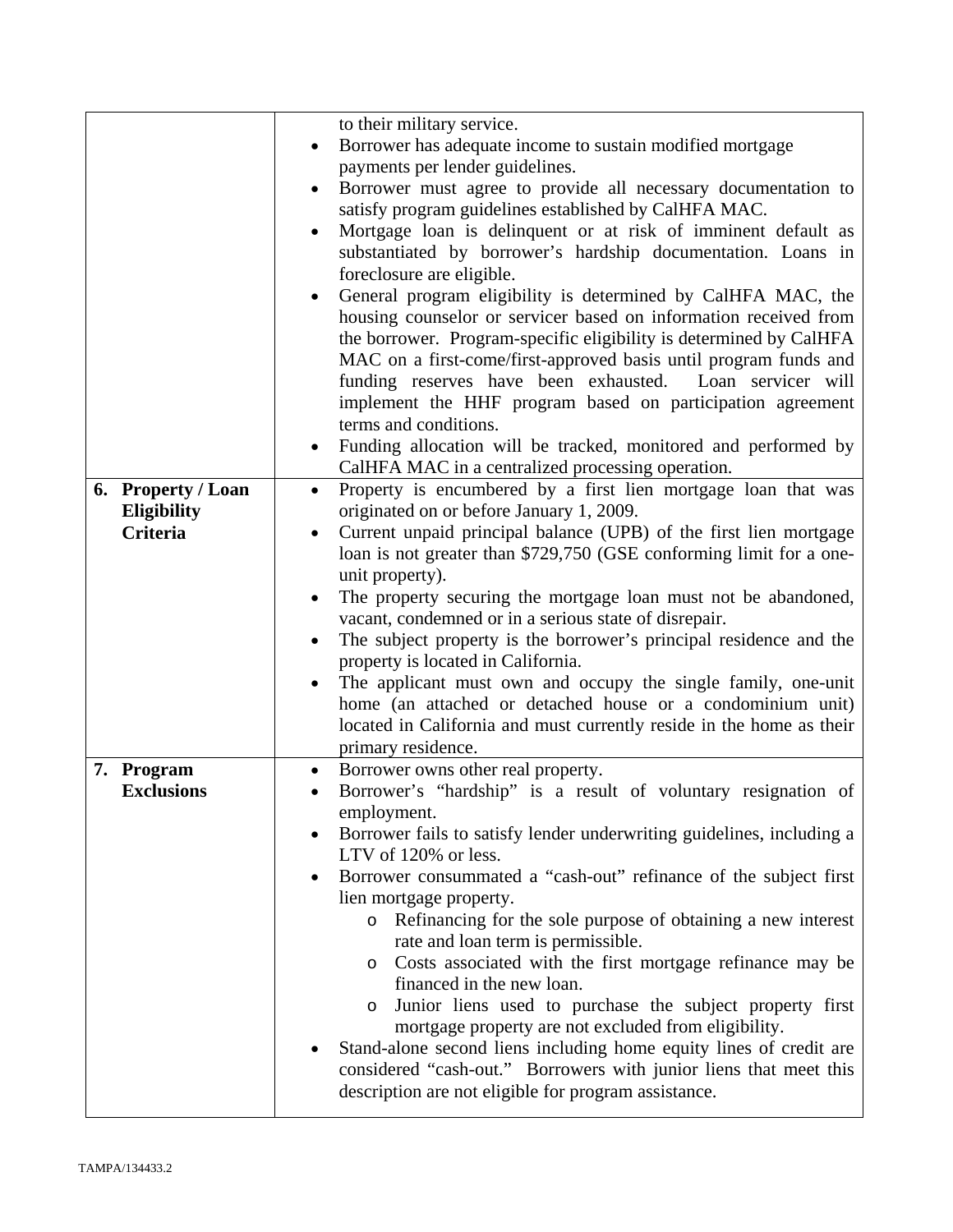| 8. Structure of          | In the event that CalHFA MAC receives less than 100% match by the              |
|--------------------------|--------------------------------------------------------------------------------|
| <b>Assistance</b>        | lender/servicer, CalHFA MAC will structure the assistance as a non-            |
|                          | recourse, non-interest bearing subordinate loan in favor of the Eligible       |
|                          | Entity (CalHFA MAC) secured by a junior lien recorded against the              |
|                          | property in the amount of the HHF assistance. At the conclusion of (3)         |
|                          | three years, the subordinate loan will be forgiven provided the loan remains   |
|                          | in good standing and the borrower complies with program guidelines. Loan       |
|                          | funds will only be repaid to Eligible Entity (CalHFA MAC) in the event of      |
|                          | a sale or refinance with sufficient net equity proceeds prior to forgiveness.  |
|                          | Recovered funds will be recycled in order to provide additional program        |
|                          | assistance until December 31, 2017, at which time any recovered funds will     |
|                          | be returned to Treasury.                                                       |
|                          |                                                                                |
|                          | If the lender/servicer matches the assistance in an amount equal to or greater |
|                          | than 100% of the HHF Program assistance provided to the borrower, then         |
|                          | the assistance is not required to be structured as a loan to the borrower.     |
|                          |                                                                                |
|                          | After December 31, 2017, any remaining or returned funds will be returned      |
|                          | to Treasury.                                                                   |
| 9. Per Household         | Up to \$50,000 per household (average funding of \$31,449.58), less program    |
| <b>Assistance</b>        | monies previously received under other HHF Programs.                           |
|                          |                                                                                |
| 10. Duration of          | Available on a one-time only basis, per household.                             |
| <b>Assistance</b>        |                                                                                |
| 11. Estimated            |                                                                                |
| <b>Number of</b>         | Approximately 13,378. This figure is based on loans with unpaid principal      |
|                          | balances ranging from \$200,000 to \$400,000 with an average funding of        |
| Participating            | \$31,449.58.                                                                   |
| <b>Households</b>        |                                                                                |
| 12. Program              | PRP will be available to borrowers no later than November 1, 2010 and will     |
| Inception /              | last up to three (3) years or until funding is fully reserved.                 |
| <b>Duration</b>          |                                                                                |
|                          |                                                                                |
| 13. Program              | PRP may be used in conjunction with MRAP aimed at reinstatement.               |
| <b>Interactions</b> with |                                                                                |
| <b>Other HFA</b>         |                                                                                |
| <b>Programs</b>          |                                                                                |
|                          |                                                                                |
| 14. Program              | PRP may work in conjunction with a standard HAMP modification to help          |
| <b>Interactions with</b> | eligible borrowers achieve desired income ratios and affordability. PRP        |
| <b>HAMP</b>              | may not be combined or used in conjunction with the HAMP Principal             |
|                          | Reduction Alternative (PRA). PRP layering with HAMP PRA is strictly            |
|                          | prohibited. PRP funds are not eligible in any combination to qualify for       |
|                          | HAMP PRA investor incentive compensation.                                      |
| 15. Program              | The goal of the program is for the applicable servicer/lender to match PRP     |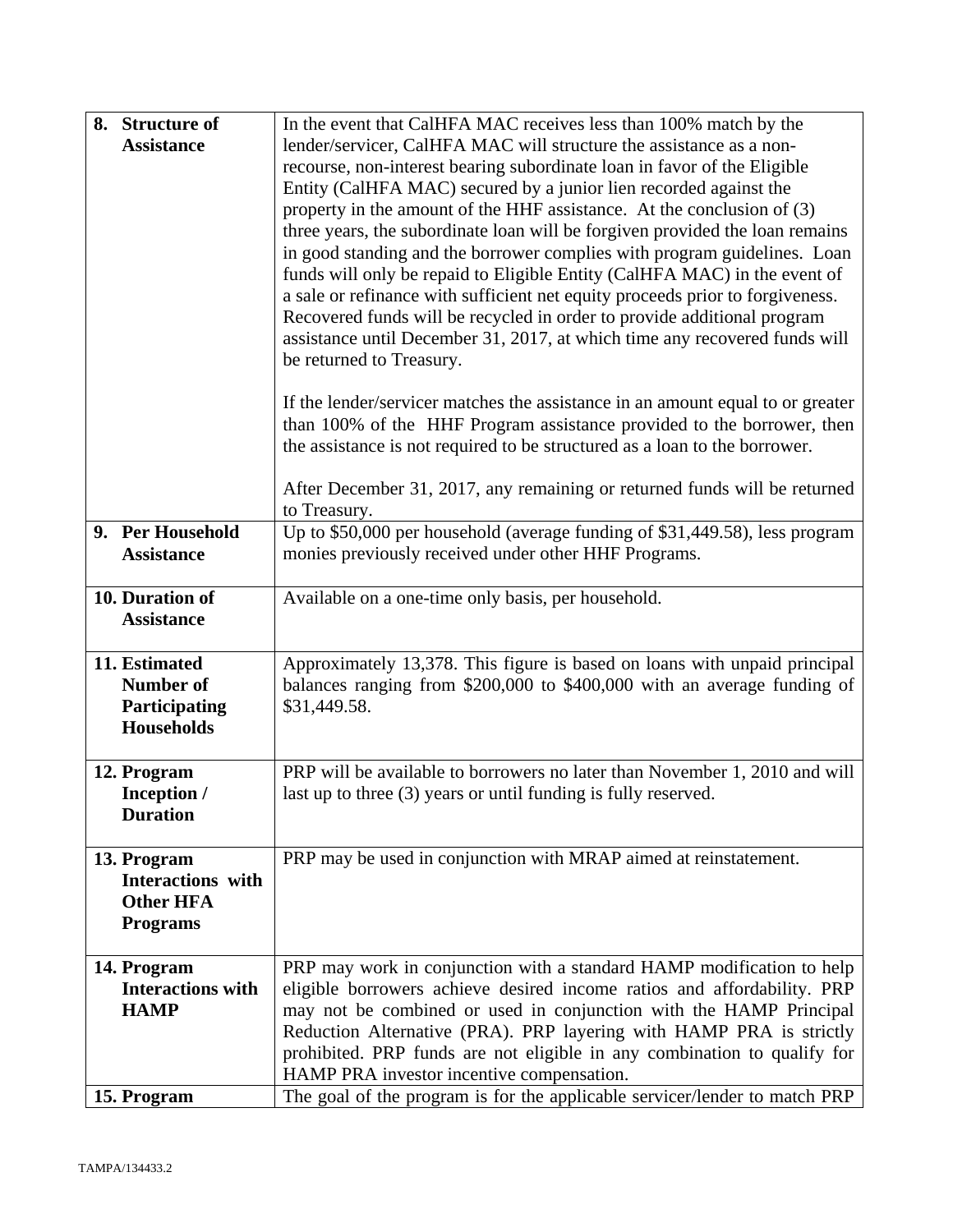| Leverage with          | funds on a dollar-for-dollar basis. The servicer/lender's matching funds |
|------------------------|--------------------------------------------------------------------------|
| <b>Other Financial</b> | will be paid no later than at the time of CalHFA MAC program funding.    |
| <b>Resources</b>       |                                                                          |
|                        | CalHFA MAC will require that the servicer waive all accrued and unpaid   |
|                        | late charges and NSF fees at the time the modification agreement is      |
|                        | completed                                                                |
| 16. Qualify as an      | $\Box$ Yes<br>$\boxtimes$ No                                             |
| Unemployment           |                                                                          |
| Program                |                                                                          |
|                        |                                                                          |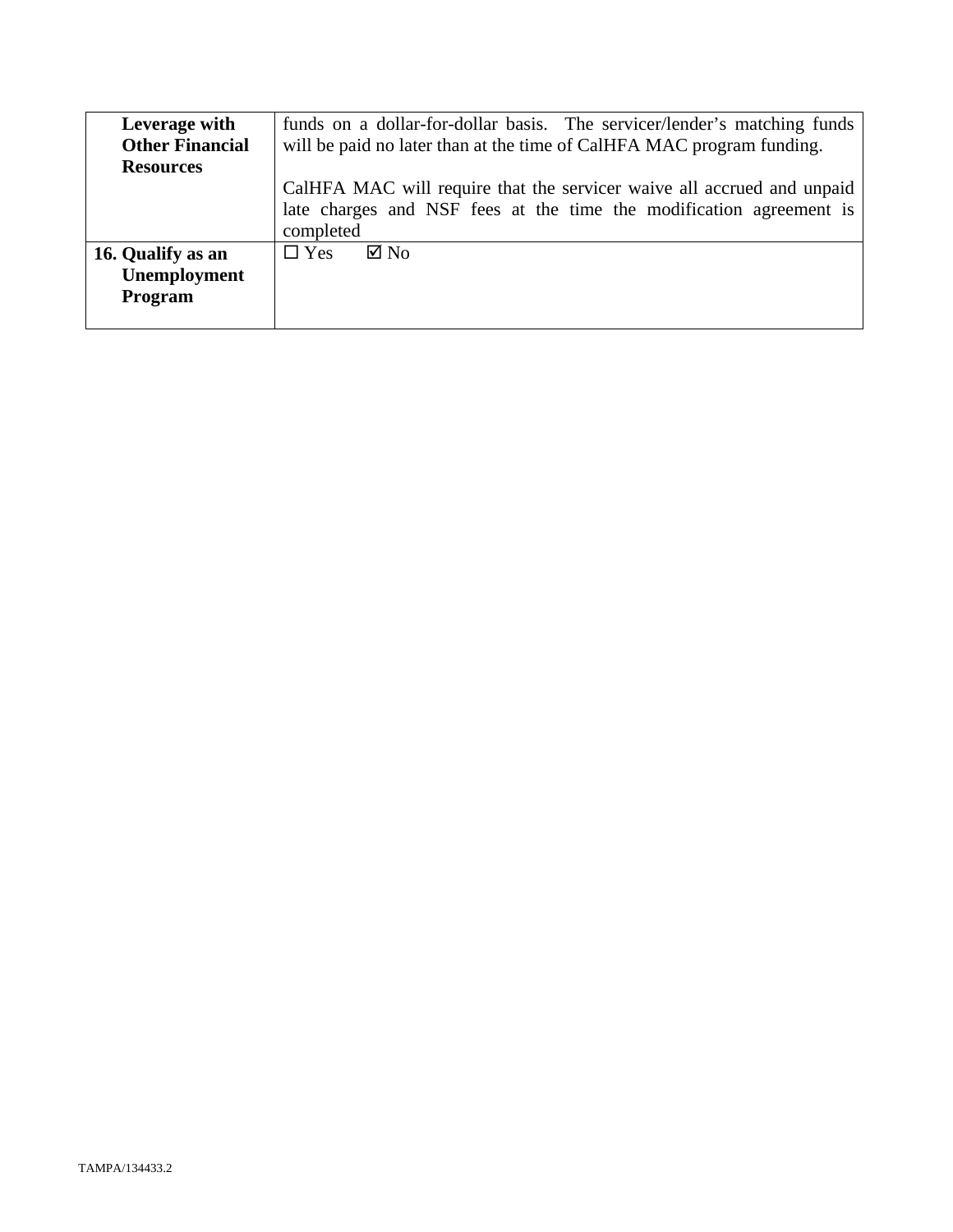# **California Housing Finance Agency Mortgage Assistance Corporation ("CalHFA MAC")**

# **THE TRANSITION ASSISTANCE PROGRAM**

| 1. Program<br><b>Overview</b>                                                               | The Transition Assistance Program (TAP) is one of CalHFA MAC's<br>federally-funded programs developed to provide eligible homeowners with<br>transition assistance when it is determined that they can no longer afford<br>their home.<br>TAP will be used in conjunction with short sale and deed-in-lieu programs<br>to help borrowers make a smooth transition to housing. Borrowers will be<br>required to occupy and maintain the property until the home is sold or<br>returned to the lender as negotiated.                 |
|---------------------------------------------------------------------------------------------|------------------------------------------------------------------------------------------------------------------------------------------------------------------------------------------------------------------------------------------------------------------------------------------------------------------------------------------------------------------------------------------------------------------------------------------------------------------------------------------------------------------------------------|
|                                                                                             | Program funds would be available on a one-time only basis up to \$5,000 per<br>household and can be used or layered with other CalHFA MAC HHF<br>Programs. No funds will go directly to the borrower. All funds will be sent<br>to the Servicer subject to Servicer/Investor approval of short sale or deed-<br>in-lieu of foreclosure. Funds are intended to help the borrower secure new<br>housing (e.g., rent, moving expenses, and security deposits) and will be<br>available for transition assistance counseling services. |
| 2. Program Goals                                                                            | CalHFA MAC envisions that these monies would be used to complement<br>other federal or lender programs designed specifically to stabilize<br>communities by providing assistance to borrowers who have suffered a<br>financial hardship and as a result are no longer financially able to afford<br>their mortgage payments.                                                                                                                                                                                                       |
| 3. Target<br><b>Population /</b><br><b>Areas</b>                                            | TAP is designed to target low-to-moderate income homeowners and address<br>the needs of a borrower's specific situation in lieu of targeting certain<br>regions or counties.                                                                                                                                                                                                                                                                                                                                                       |
| 4. Program<br><b>Allocation</b><br>(Excluding<br><b>Administrative</b><br><b>Expenses</b> ) | \$32,300,000.00                                                                                                                                                                                                                                                                                                                                                                                                                                                                                                                    |
| 5. Borrower<br><b>Eligibility</b><br><b>Criteria</b>                                        | Borrower must qualify as a low-to-moderate income household, as<br>follows:<br>Low-to-moderate income of 120% or less of the Area<br>$\circ$<br>Median Income in the county where borrower resides.                                                                                                                                                                                                                                                                                                                                |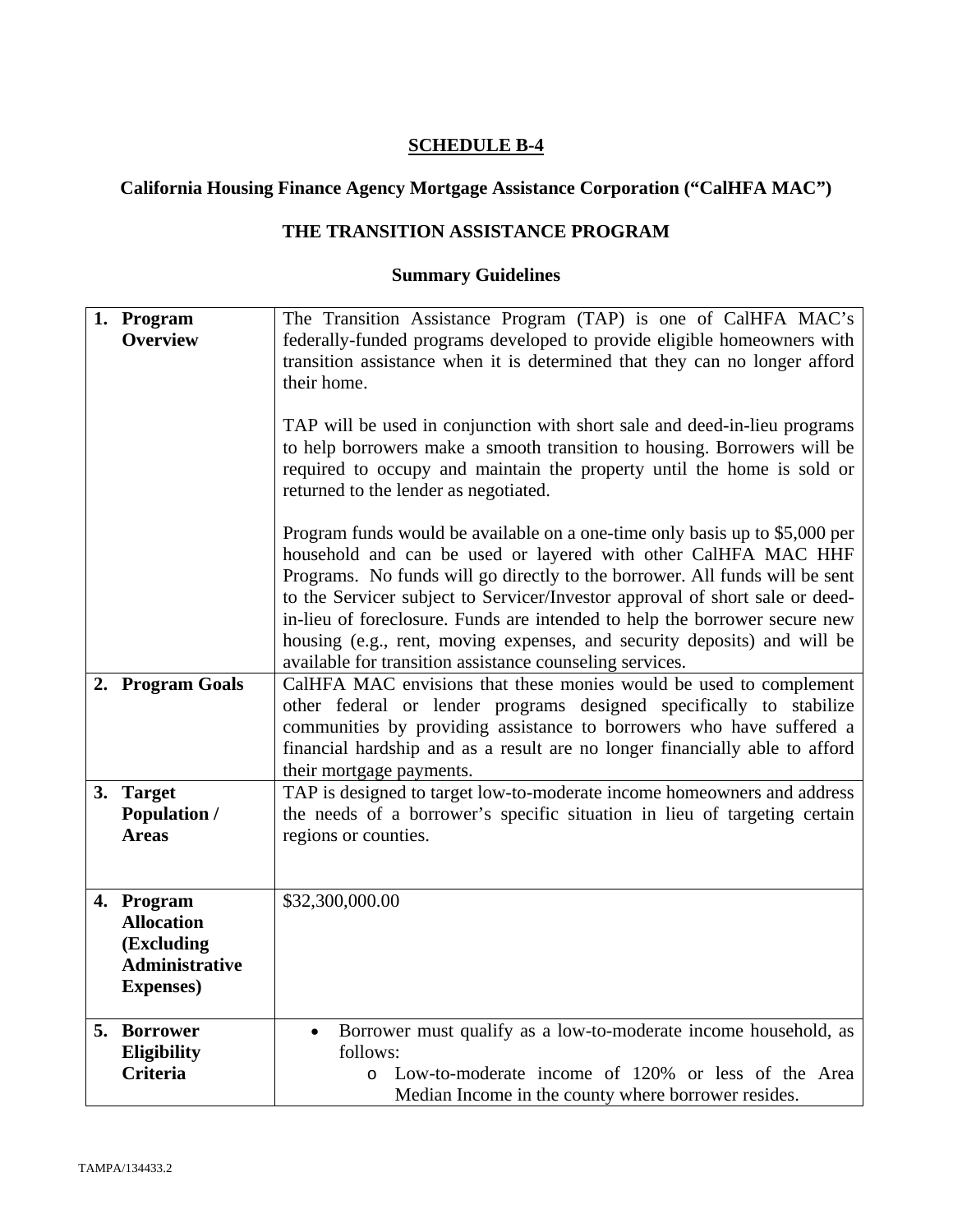|                    | A loan financed in whole or in part by bonds that are tax-<br>$\circ$         |
|--------------------|-------------------------------------------------------------------------------|
|                    | exempt under IRC section 143, the borrower is presumed to                     |
|                    | satisfy income limits.                                                        |
|                    |                                                                               |
|                    | Borrower must complete and sign a Hardship Affidavit and 3rd                  |
|                    | Party Authorization documenting the reason for the hardship.                  |
|                    | Borrowers who have recently encountered a financial hardship due<br>$\bullet$ |
|                    | to their military service.                                                    |
|                    | Borrower must agree to provide all necessary documentation to                 |
|                    | satisfy program guidelines established by CalHFA MAC.                         |
|                    | Mortgage loan is delinquent or at risk of imminent default as<br>$\bullet$    |
|                    | substantiated by borrower's hardship documentation. Loans in                  |
|                    |                                                                               |
|                    | foreclosure are eligible.                                                     |
|                    | General program eligibility is determined by CalHFA MAC, the                  |
|                    | housing counselor or servicer based on information received from              |
|                    | the borrower. Program-specific eligibility is determined by CalHFA            |
|                    | MAC on a first-come/first-approved basis until program funds and              |
|                    | funding reserves have been exhausted.<br>Loan servicer will                   |
|                    | implement the HHF program based on participation agreement                    |
|                    | terms and conditions.                                                         |
|                    | Funding allocation will be tracked, monitored and performed by                |
|                    | CalHFA MAC in a centralized processing operation.                             |
|                    |                                                                               |
| 6. Property / Loan | Property is encumbered by a first lien mortgage loan that was<br>$\bullet$    |
| Eligibility        | originated on or before January 1, 2009.                                      |
| <b>Criteria</b>    | Current unpaid principal balance (UPB) of the first lien mortgage             |
|                    | loan is not greater than \$729,750 (GSE conforming limit for a one-           |
|                    | unit property).                                                               |
|                    | The property securing the mortgage loan must not be abandoned,<br>٠           |
|                    | vacant, condemned or in a serious state of disrepair.                         |
|                    | The subject property is the borrower's principal residence and the            |
|                    | property is located in California.                                            |
|                    | The applicant must own and occupy the single family, one-unit                 |
|                    |                                                                               |
|                    | home (an attached or detached house or a condominium unit)                    |
|                    | located in California and must currently reside in the home as their          |
|                    | primary residence.                                                            |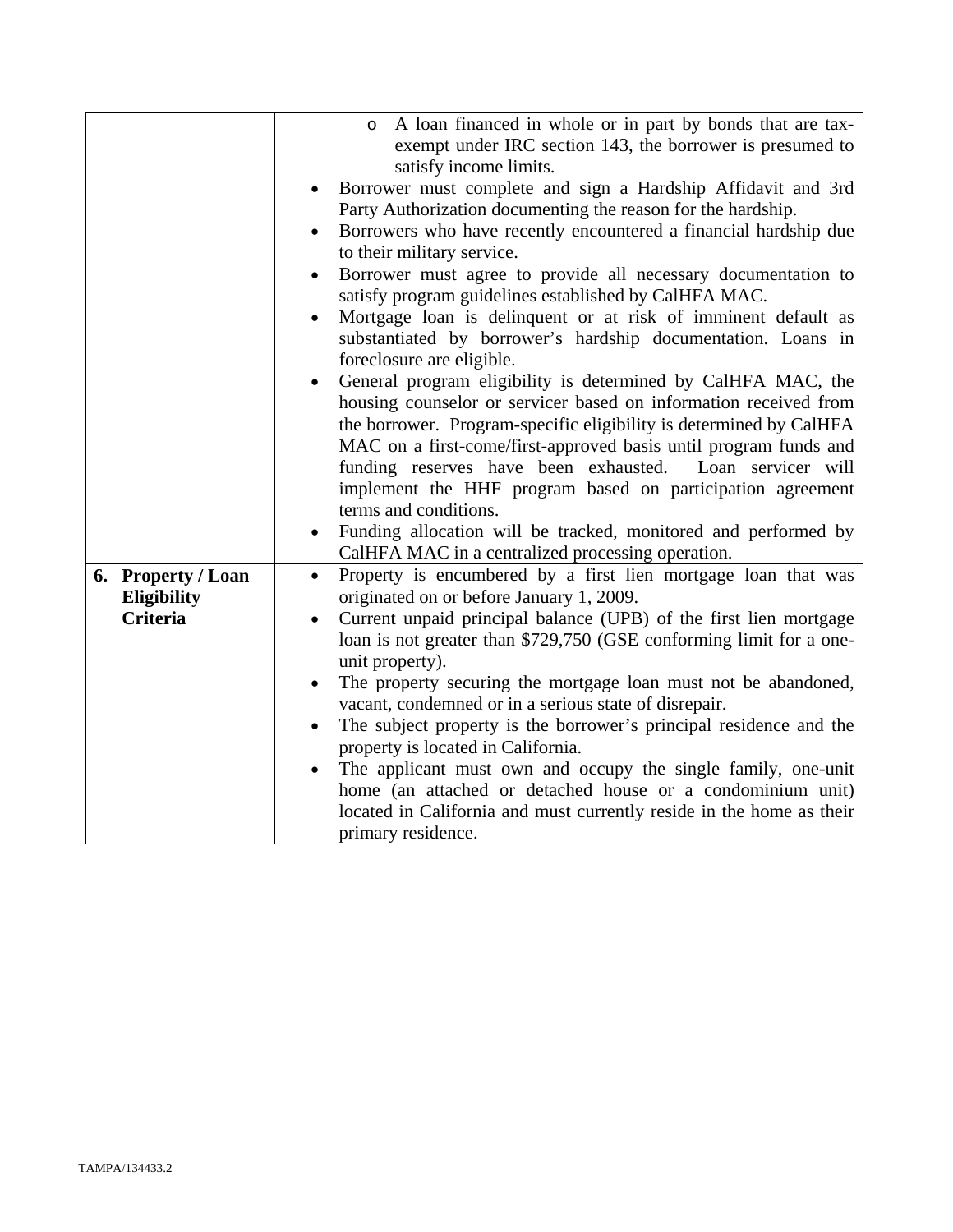| 7. Program<br><b>Exclusions</b>                                         | Borrower owns other real property.<br>Borrower consummated a "cash-out" refinance of the subject first<br>lien mortgage property.<br>Refinancing for the sole purpose of obtaining a new interest<br>$\circ$<br>rate and loan term is permissible.<br>Costs associated with the first mortgage refinance may be<br>O<br>financed in the new loan.<br>Junior liens used to purchase the subject property first<br>$\circ$<br>mortgage property are not excluded from eligibility.<br>Stand-alone second liens including home equity lines of credit are<br>considered "cash-out." Borrowers with junior liens that meet this<br>description are not eligible for program assistance. |
|-------------------------------------------------------------------------|-------------------------------------------------------------------------------------------------------------------------------------------------------------------------------------------------------------------------------------------------------------------------------------------------------------------------------------------------------------------------------------------------------------------------------------------------------------------------------------------------------------------------------------------------------------------------------------------------------------------------------------------------------------------------------------|
| 8. Structure of<br><b>Assistance</b><br>9. Per Household                | TAP assistance will not be structured as a loan.<br>After December 31, 2017, any remaining or returned funds will be returned<br>to Treasury.<br>Up to \$5,000 per household (average funding of \$5,000.00).                                                                                                                                                                                                                                                                                                                                                                                                                                                                       |
| <b>Assistance</b>                                                       |                                                                                                                                                                                                                                                                                                                                                                                                                                                                                                                                                                                                                                                                                     |
| 10. Duration of<br><b>Assistance</b>                                    | Available on a one-time only basis, per household.                                                                                                                                                                                                                                                                                                                                                                                                                                                                                                                                                                                                                                  |
| 11. Estimated<br><b>Number of</b><br>Participating<br><b>Households</b> | Approximately 6,460. This figure is based on loans with unpaid principal<br>balances ranging from \$200,000 to \$400,000 with an average funding of<br>\$5,000.00.                                                                                                                                                                                                                                                                                                                                                                                                                                                                                                                  |
| 12. Program<br>Inception /<br><b>Duration</b>                           | TAP will be available to borrowers no later than November 1, 2010 and<br>will last up to three (3) years or until funding is fully reserved.                                                                                                                                                                                                                                                                                                                                                                                                                                                                                                                                        |
| 13. Program<br>Leverage-with<br><b>Other HFA</b><br><b>Programs</b>     | TAP benefits may be available to the borrower even if UMA, MRAP and/or<br>PRP benefits have been utilized, subject to the HHF Program maximum<br>benefit cap of \$50,000.                                                                                                                                                                                                                                                                                                                                                                                                                                                                                                           |
| 14. Program<br><b>Interactions with</b><br><b>HAMP</b>                  | TAP complements HAMP and HAFA. The funds will leverage monies<br>being made available through HAFA. Servicer is required to follow HAFA<br>guidelines for allowable costs. In cases where the Servicer has approved<br>the borrower for a HAFA transaction, TAP dollars will be limited to \$2,000<br>in order to maintain the \$5,000 HHF Program maximum per household.                                                                                                                                                                                                                                                                                                           |
| 15. Program<br>Leverage with<br><b>Other Financial</b>                  | None.                                                                                                                                                                                                                                                                                                                                                                                                                                                                                                                                                                                                                                                                               |